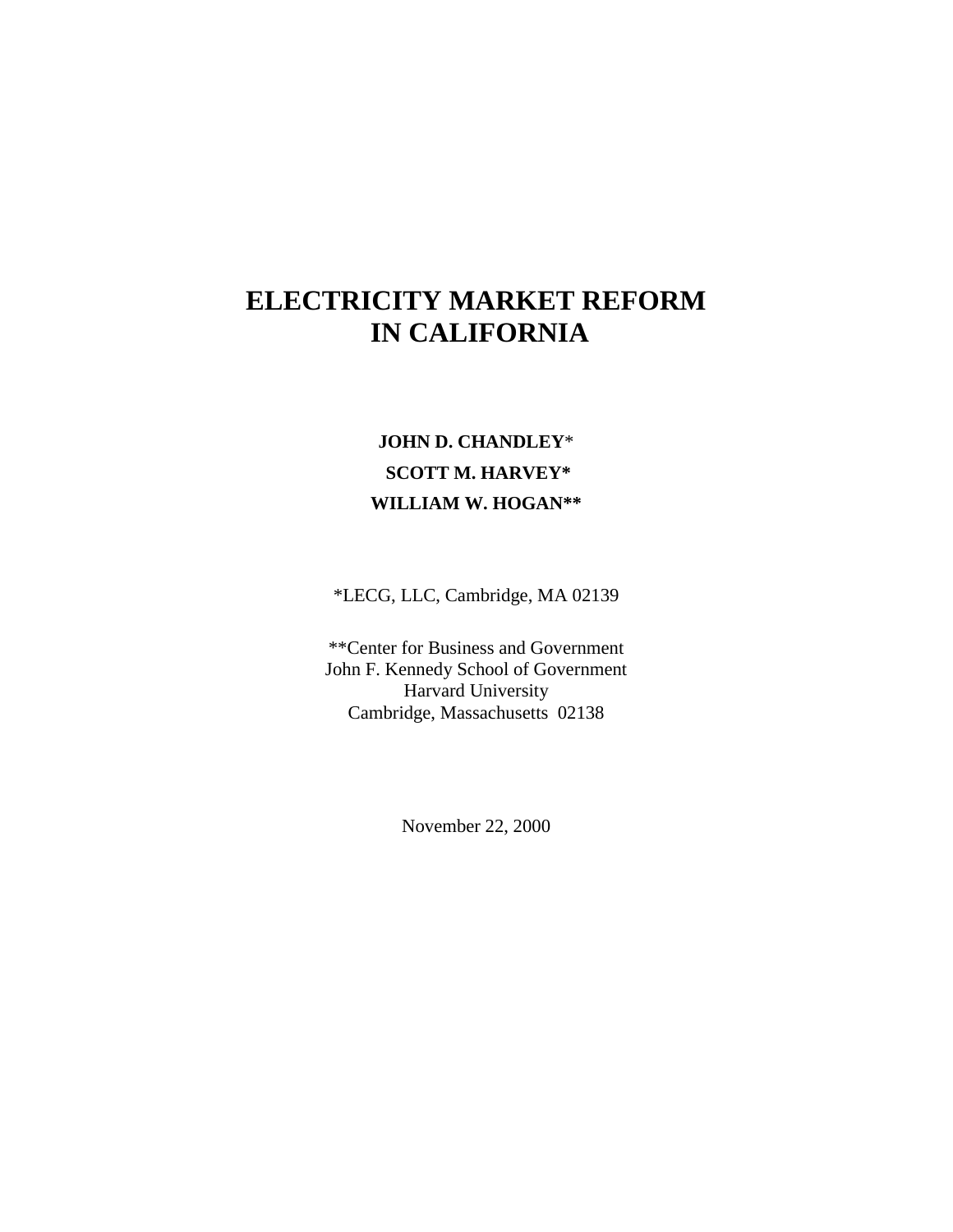## **ELECTRICITY MARKET REFORM IN CALIFORNIA John D. Chandley, Scott M. Harvey and William W. Hogan 1**

November 22, 2000

"…the Commission's goal has been to balance, on the one hand, holding overall rates to levels that approximate competitive market levels for the benefit of consumers, with, on the other hand, inducing sufficient investment in capacity to ensure adequate service for the benefit of consumers. We believe that a well functioning competitive wholesale power market in California, which includes a well functioning regional transmission grid, is a fundamental part of the solution to the supply problems and price volatility in California….

… It is important to get the fundamentals right and to devise a roadmap that takes into account the needs of the market and the regional implications of electricity trade."<sup>2</sup>

#### **INTRODUCTION**

 $\overline{a}$ 

The Federal Energy Regulatory Commission has proposed remedies for the problems observed in the California wholesale markets during the summer of  $2000$ .<sup>3</sup> The Commission findings properly emphasize the importance of defects in the California market, which by now has a history of largely unsuccessful reforms. Furthermore, the Commission highlights the need both to address the immediate problems in the market as

<sup>&</sup>lt;sup>1</sup> John Chandley is a Principal with LECG, LLC., an economic and management consulting company. Scott Harvey is a Director with LECG, LLC. William Hogan is the Lucius N. Littauer Professor of Public Policy and Administration at the John F. Kennedy School of Government, Harvard University, and a Director of LECG, LLC.. The authors are or have been consultants on electricity market design and transmission pricing, market power or generation valuation issues for American National Power, British National Grid Company, Calpine Corporation, Commonwealth Edison, Constellation Power Source, Detroit Edison, General Electric Capital, GPU, Inc. (and the Supporting Companies of PJM), GPU PowerNet Pty Ltd., Duquesne Light Company, Electricity Corporation of New Zealand, ISO New England, Midwest ISO, National Independent Energy Producers, New England Power, New York Energy Association, New York ISO, New York Power Pool, New York Utilities Collaborative, Niagara Mohawk Corporation, Ontario IMO, PJM Office of the Interconnection, Putnam, Hayes & Bartlett, Reliant Energy, San Diego Gas & Electric, Sempra Energy, Southern Energy, Southwest Power Pool, TransÉnergie, Transpower of New Zealand Ltd., Westbrook Power, Williams Energy Group, and Wisconsin Electric Power Company. The views presented here are not necessarily attributable to any of those mentioned, and any errors are solely the responsibility of the authors.

<sup>2</sup> Federal Energy Regulatory Commission, "Order Proposing Remedies for California Wholesale Electric Markets," Docket No. EL00-95-000, Washington, DC, November 1, 2000, pp. 4, 18.

<sup>3</sup> Federal Energy Regulatory Commission, "Order Proposing Remedies for California Wholesale Electric Markets," Docket No. EL00-95-000, Washington, DC, November 1, 2000.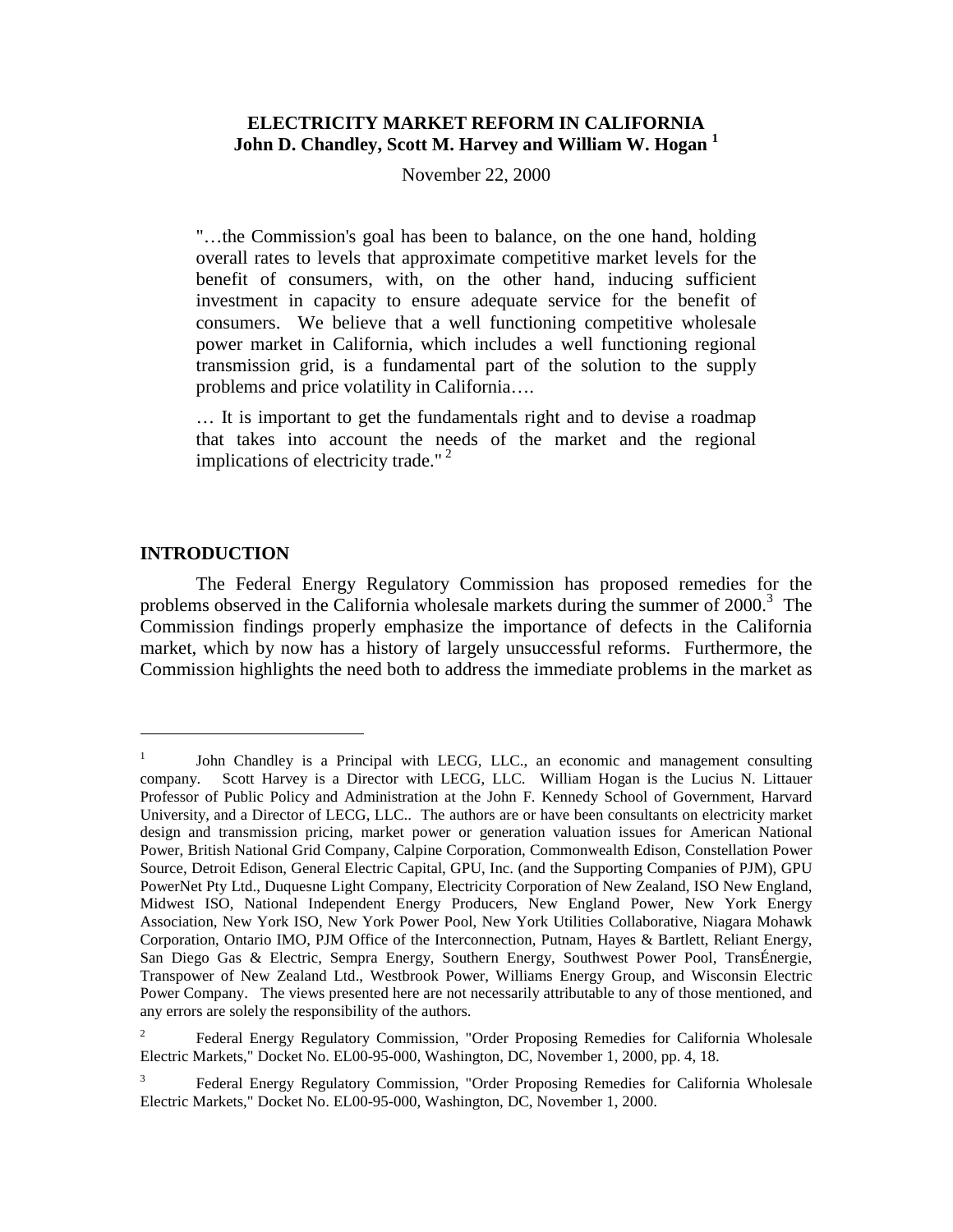well as to initiate a successful redesign process that will lead to a workably competitive regional wholesale market.

The present paper examines the direction laid out by the Commission in light of the available analyses of the problems and the record of the market design process in California.<sup>4</sup> We submit that the Commission's proposals need substantial clarification, revision and extension. The clarifications should eliminate certain ambiguities in the Commission's guidance, ambiguities that could complicate or completely undermine the Commission's intent. The revisions point to modifications of the short-term transition that would be more consistent with the goal of reforming the basic flaws in the California market design. The extensions focus primarily on the immediate need to embrace the fundamental reforms that are sure to be required and for which further delay could threaten the success of the entire endeavor.

The issues are important for California, but the implications extend well beyond the boundaries of this particular market. The example of the California market is cited in virtually every restructuring policy discussion, and the California market interacts directly with the rest of the electricity market in the Western system. The events have started a process that has produced many attempts to sort out the complicated issues. However, the debate is not likely to be settled through the by now familiar process of the Commission responding to stakeholder initiatives. The current institutions are unlikely to produce workable reforms in California, so the Commission must provide the necessary guidance and direction. Importantly, the Commission has a great deal of evidence and experience to define reforms that would be likely to work.

## **THE FATAL FLAW**

 $\overline{a}$ 

California built its market design on a flawed premise. It is a commonplace that electric systems are both complicated and highly interdependent. Over short horizons of a day or less, generating facilities must work through the transmission network to provide the multiple products of energy, reserves and ancillary services. The same generating facilities must provide all of these products, in the right amounts, and with very limited tolerances. The simple physical reality dictates that these services must, in the end, be coordinated by a system operator. There is no other choice available with our current technology, and every electric system has such a system operator.

<sup>4</sup> Federal Energy Regulatory Commission, "Staff Report to the Federal Energy Regulatory Commission on Western Markets and the Causes of the Summer 2000 Price Abnormalities," Part 1 of Staff Report on U.S. Bulk Power Markets, November 1, 2000. California ISO (CAISO), Department of Market Analysis, "Report on California Energy Market Issues and Performance: May-June, 2000," August 10, 2000. Severin Borenstein, James Bushnell and Frank Wolak, "Diagnosing Market Power in California's Restructured Wholesale Electricity Market," August 2000. Frank A. Wolak, Robert Nordhaus, and Carl Shapiro, "An analysis of the June 2000 Price Spikes in the California ISO's Energy and Ancillary Services Markets," September 6, 2000. Northwest Power Planning Council, Study of Western Power Market Prices Summer 2000, October 11, 2000. California Power Exchange Corp., Compliance Unit, Price Movements in California Electricity Markets, September 29, 2000.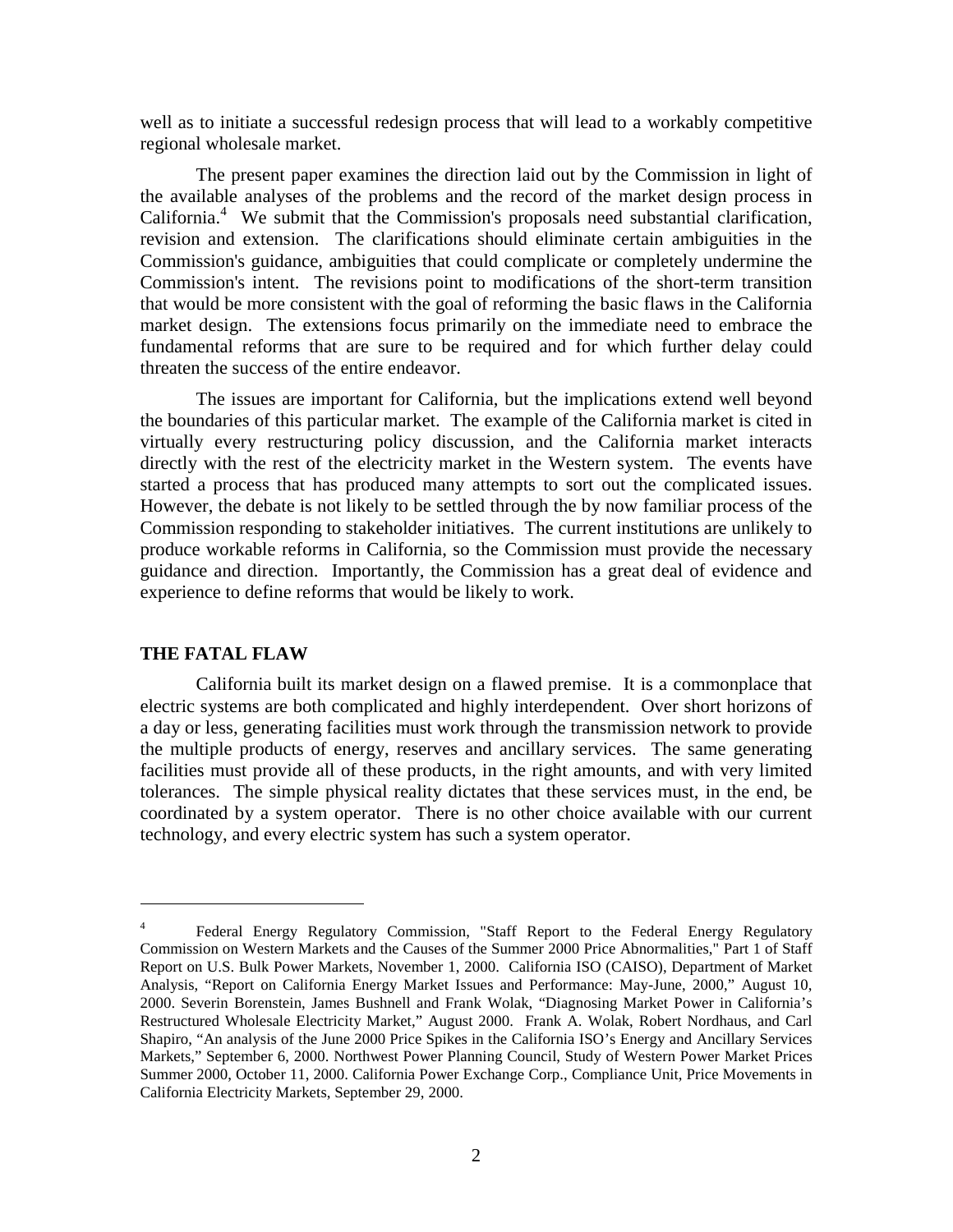The flawed premise of the California market design was that this inescapable reality could be ignored or minimized in an effort to honor a faith in the ability of markets to solve the problems of coordination. Worse yet, the design of the California market embraced the notion that what little the system operator would do should be done inefficiently in order to leave even more coordination problems for the market to solve. This was an unprecedented experiment in markets that did not work in theory.<sup>5</sup> We now know that it did not work in practice either.

The failed experiment is at the root of many of the market defects. And the root is deep. The principles have been embodied as part of the so-called "four pillars" of the California market design.<sup>6</sup> Throughout the review of the market design in the intensive process that began when the Commission identified the "fundamentally flawed" congestion management system, the California Independent System Operator (CAISO) has reflected the will of some stakeholders that above all else the four pillars must be preserved.<sup>7</sup>

These four pillars include:

 $\overline{a}$ 

- The design should "separate the forward energy markets from the ISO forward transmission market."
- The design should "use second-price auction and marginal cost pricing for transmission."
- The design should "utilize the principle of market separation," such as requiring the ISO to preserve balanced schedules for each scheduling coordinator, notwithstanding the ISO's need to adjust these schedules to manage congestion and balance the system.
- The design should "use zonal congestion design where prices within a zone are close enough to use one price for the whole zone."

Only the second principle, to use marginal cost pricing, has a basis in theory or been shown to be workable in practice. Unfortunately, many of the perverse incentives in the California market arise precisely because the ISO is not allowed to apply even this principle consistently. At the same time, the remaining three pillars stand in opposition to the reality of how electric systems must work.

Separating forward energy markets from the ISO's forward transmission markets is a mistake. Over short horizons, there is no distinction between energy dispatch and transmission use. Once we know the dispatch of plants needed to produce energy to meet load, the use of the transmission system is determined. It is a fallacy that these can be determined separately, or that these functions do not have to be carefully integrated to achieve both economic efficiency and reliable operation. Furthermore, this same flawed

<sup>5</sup> William W. Hogan, "A Wholesale Pool Spot Market Must Be Administered by the Independent System Operator: Avoiding the Separation Fallacy," Electricity Journal, December 1995.

<sup>6</sup> "Congestion Management Reform," presentation by the California ISO, March 17, 2000.

<sup>7</sup> See, for example, California ISO, Congestion Management Reform Recommendations, Appendix E, July 28, 2000.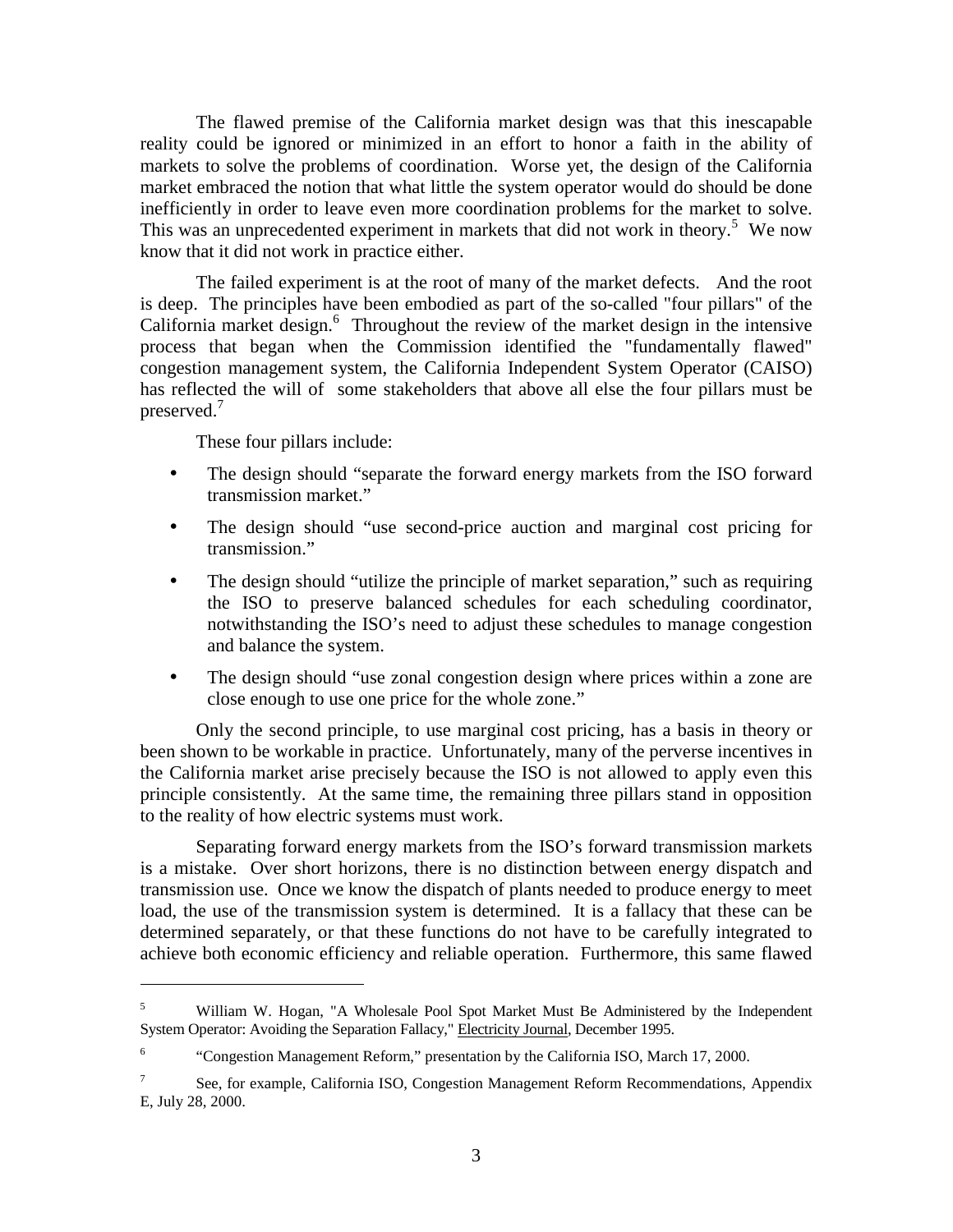market separation principle leads to explicit prohibitions of economic dispatch. The separation of day-ahead transmission and energy markets creates problems that could be and have been avoided elsewhere.

Similarly, the principle of market separation that gives rise to the requirement for individually balanced schedules imposes constraints on operations that are designed solely to create opportunities for otherwise unnecessary transactions for the California Power Exchange (PX) and other scheduling coordinators. Aggregate balancing is required by the physics. But individual balancing is not required, often not efficient, and sometimes not even possible. The restriction is entirely artificial and makes it harder for the ISO to coordinate the market. Moreover, the restriction appears likely to increase the capacity shortage in the California market by increasing the CAISO's demand for capacity (to provide regulation) and requiring market participants to withhold capacity from the energy markets in order to provide adjustment bids.

Likewise, the zonal pricing system defines a requirement that should not be a requirement at all given the conditions in its definition. If the (true) prices in a zone were "close enough," there would be no need to convert them to one price. Furthermore, we know by now that the implied simplification of the zonal system was a mirage, and its implementation requires more and more complex contortions to counteract its perverse incentives. The real impact of zonal aggregation is to convert (true) prices that are not close into a single price that gives the wrong incentives just when incentives matter most.

These ill-advised pillars have trapped California in a box that excludes meaningful market reform. The Commission has recognized some, if not all, of the pathologies that fester inside this box. As the Commission has noted, the separation of the roles of the ISO and the PX in dealing with short-term coordination is a source of continuing trouble. The requirement for individually balanced schedules, rather than a collectively balanced system, serves no good public policy purpose. The prohibition against economic dispatch in real time necessarily reduces efficiency and forecloses a market-based option that is fundamental to workable markets in other systems. The continued pursuit of "simplified" zonal designs, that are truly complicated in practice, reflects the perverse philosophical commitment to preventing the CAISO from doing well what it must do of necessity. The initial complete and still partial separation of markets for energy, reserves and other ancillary services imposes demands on market participants, and on the supply of generating capacity, that could be alleviated easily in the use of a combined optimization that only the CAISO could perform.

The recitation of design defects attributable to the flawed pillars could be extended.<sup>8</sup> But even this short summary of the experience in the reform process, and the continued adherence to the fatally flawed premise of the California market design, presents the Commission with an unhappy combination of circumstances. First, the California market will not be amenable to reform without stepping outside the constraints imposed by the flawed pillars. Second, the California participants have demonstrated

<sup>8</sup> See, for example, Scott Harvey and William W. Hogan, "Comments on the Congestion Management Proposals of the California ISO," August 31, 2000.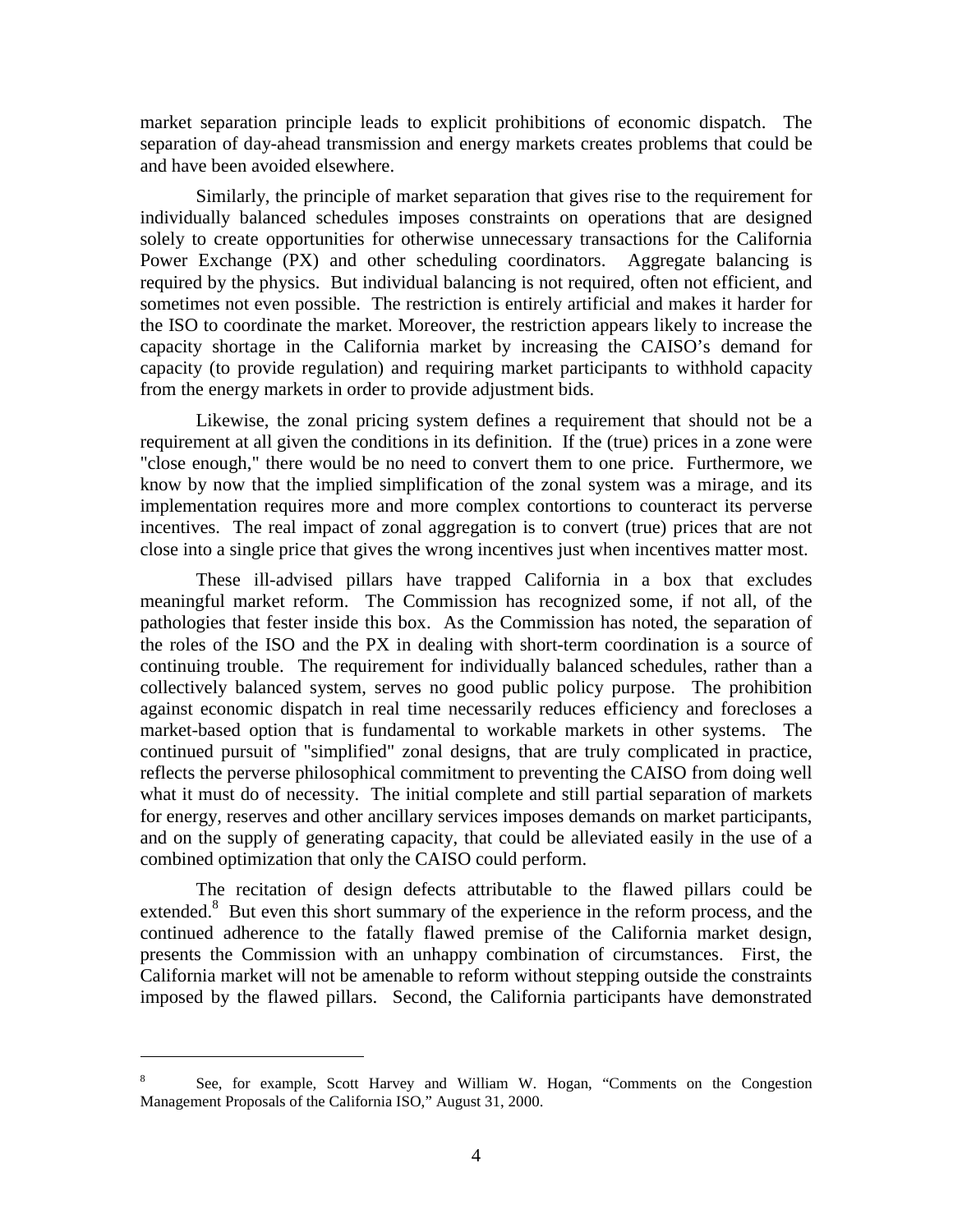repeatedly that they cannot take this step on their own, and will not allow the ISO management to take it for them.

The Commission, therefore, will have to take the initiative to drive the process in the right direction. This is essential for several reasons. The obvious importance of the California market should be enough to declare an end to the failed experiment and turn to a superior market design in place elsewhere that has proven itself in both theory and practice. Furthermore, the example of California is unavoidable in establishing precedents or creating obstacles for the development of Regional Transmission Organizations (RTOs) in other regions. Without a fundamental correction in California, the Commission will face serious complications in the development of workable regional markets well beyond the borders of California.

There is an understandable focus on high prices and efforts to mitigate the impact on California consumers. Near-term efforts to define just and reasonable prices receive immediate attention, often at the expense of efforts to correct the underlying flaws in the market. But even here the design flaws intrude. They confound diagnosis and treatment of the market ills in California. Initially, high prices in California were seen as *prima facie* evidence of the exercise of market power. However, closer examination of the structure of the market and its rules reveals a more complicated story that implicates the interaction of bad market design and shortage as at least a prominent feature of the California experience.<sup>9</sup> Without the fundamental reforms in market design, it may be impossible to separate the effects of market power from these other elements. And without a better diagnosis, it is hard to know what treatments to prescribe to mitigate market power, or even if market power is a part of the problem. Furthermore, if the real problems have been a combination of a shortage of capacity and high cost energy, market reform may be essential to achieving just and reasonable prices.

Direction from the Commission should be specific and comprehensive, both as to the final destination and the path for transition. The Commission's recognition that it must confront the difficulties of market design is a promising start, but more is required. It must now get the market design right and ensure that the flawed market design elements now evident in the California structure are not allowed to take root in the emerging RTOs elsewhere.

#### **THE COMMISSION'S PROPOSALS**

 $\overline{a}$ 

The Commission has reviewed the accumulated experience in California and produced a series of proposed actions for the immediate future and for more fundamental reform. The initial actions include:  $10$ 

<sup>9</sup> Scott M. Harvey and William W. Hogan, "Issues in the Analysis of Market Power in California," October 27, 2000. Federal Energy Regulatory Commission, "Staff Report to the Federal Energy Regulatory Commission on Western Markets and the Causes of the Summer 2000 Price Abnormalities," Part 1 of Staff Report on U.S. Bulk Power Markets, November 1, 2000.

<sup>&</sup>lt;sup>10</sup> Federal Energy Regulatory Commission, "Order Proposing Remedies for California Wholesale Electric Markets," Docket No. EL00-95-000, Washington, DC, November 1, 2000, p. 5.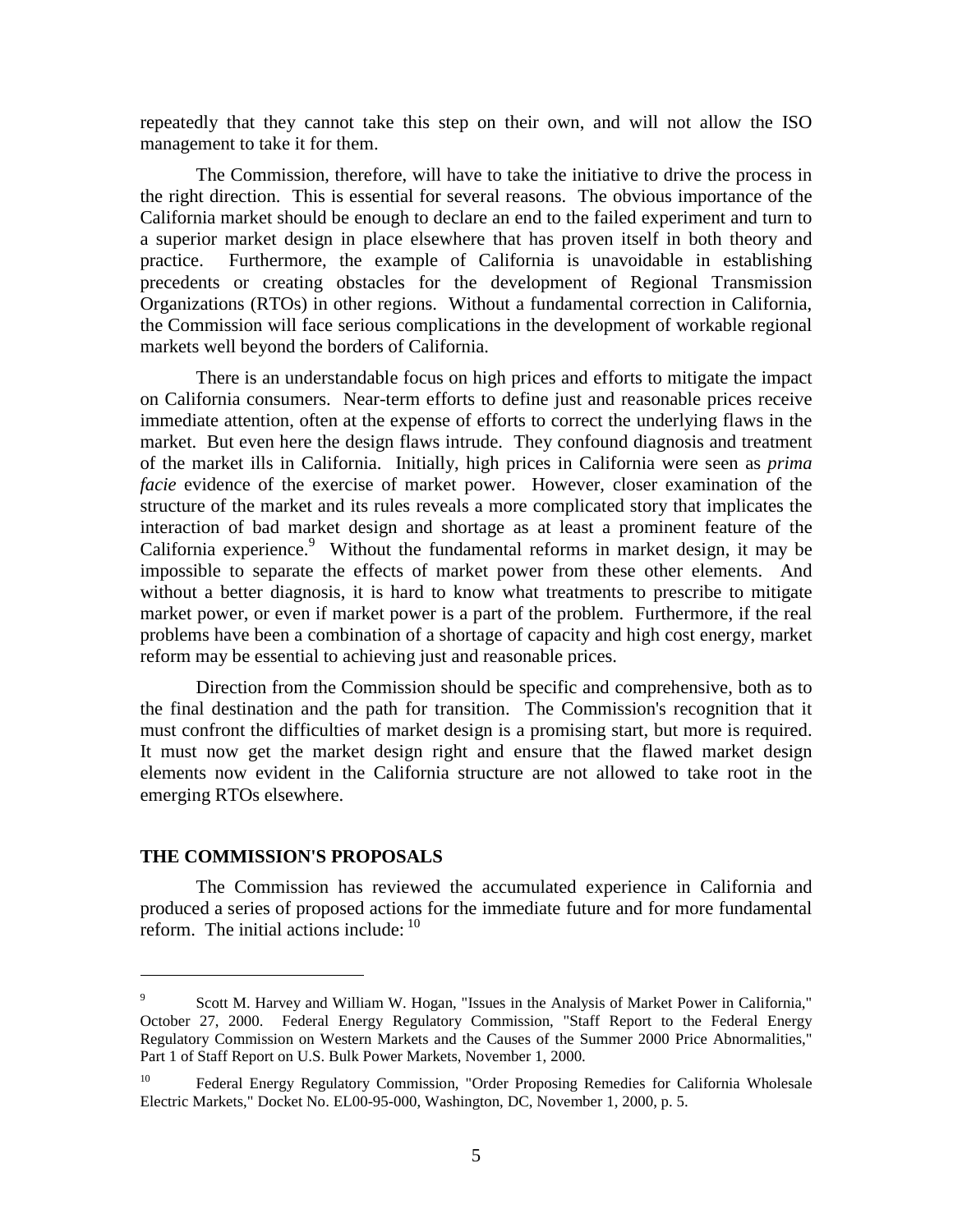- the elimination of the requirement that the three investor-owned utilities (IOUs) -- Pacific Gas and Electric Company (PG&E), Southern California Edison Company (SoCal Edison), and San Diego Gas & Electric Company (SDG&E) - must sell into and buy from the PX;
- the addition of a penalty charge for deviations in scheduling in excess of five percent of an entity's hourly load requirements and the disbursement of penalty revenues to the loads that scheduled accurately;
- the establishment of independent, non-stakeholder Governing Boards for the PX and the ISO;
- the establishment of generation interconnection procedures; and
- a new form of "soft" price cap at \$150.

Further, the Commission identified a number of structural reforms that must be addressed, including:  $11$ 

- the submission of a congestion management redesign proposal;
- possible changes to the auction mechanisms;
- improved market monitoring and market mitigation strategies;
- demand response programs by the ISO and Scheduling Coordinators;
- elimination of the requirement for balanced schedules; and
- new approach to reserve requirements.

This is an ambitious agenda, pointing towards undertaking a comprehensive redesign of the entire California market structure. It raises many questions that could lead to extensive discussion and debate. However, in making the case that the agenda is not prescriptive enough, it is better to concentrate on the main points. These observations will serve as a backdrop for the clarifications, revisions and extensions that we see as dictated by the Commission's analysis and the serious problems that remain.

## **Governance**

 $\overline{a}$ 

The California governance arrangements have failed to meet the basic test of operating success. The governance mechanism that produced the flawed initial market design evolved into the stakeholder boards of the CAISO and the PX. As is now clear, this governance mechanism has been unable to correct, or even acknowledge, its initial mistakes. The Commission has concluded that California needs a new, more independent, governance mechanism. This is an important step that will have major impacts both inside and outside California.

Whatever the necessity of improving the governance of market institutions in California, there is little reason to hope that this alone will be sufficient to ensure timely

<sup>&</sup>lt;sup>11</sup> Federal Energy Regulatory Commission, "Order Proposing Remedies for California Wholesale Electric Markets," Docket No. EL00-95-000, Washington, DC, November 1, 2000, p. 5.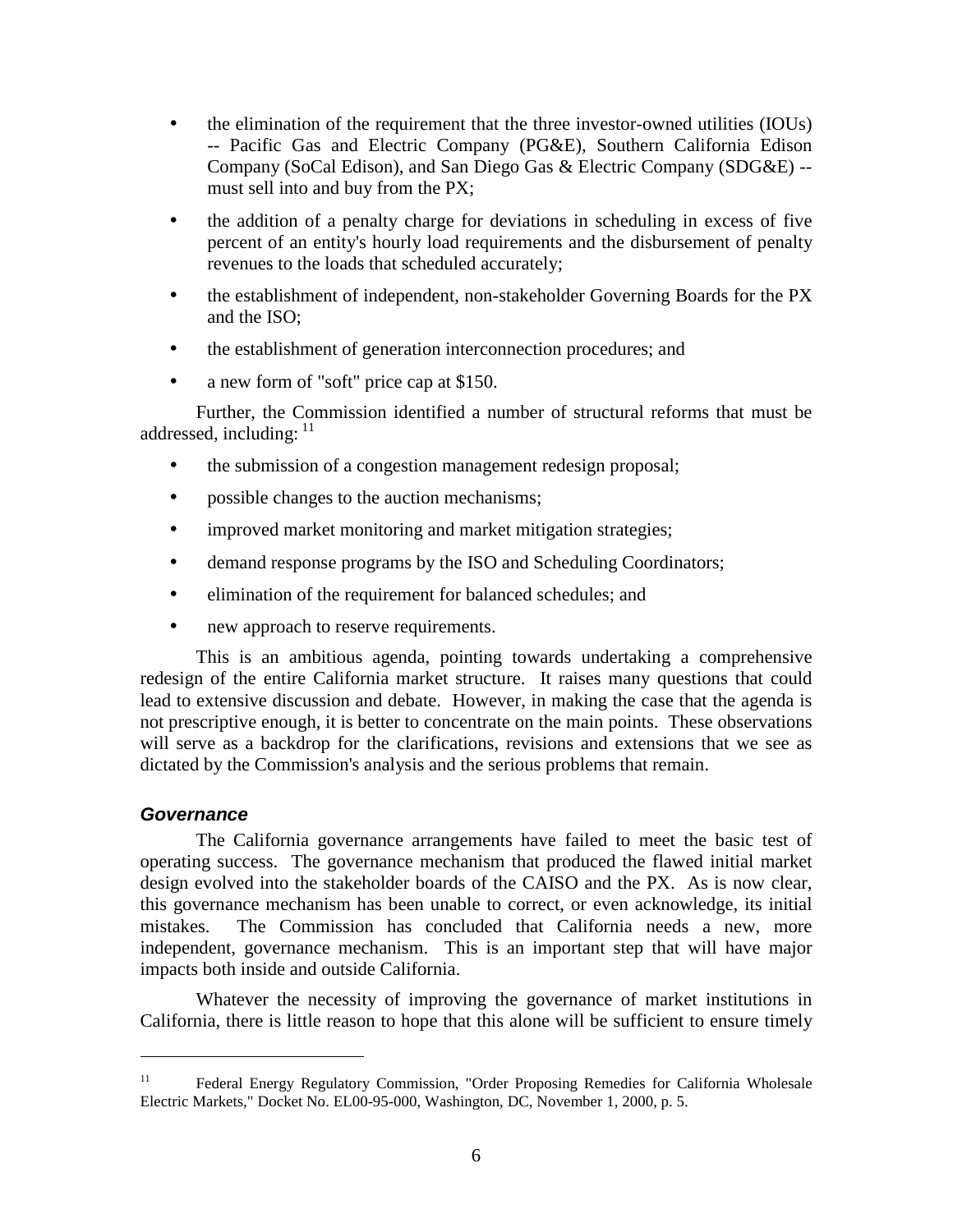or sensible reforms. Responsibility for the existing problems in California rests not just with its governing bodies. Regulators in Washington and California accepted and approved the defective market design, albeit at a time when there was little experience with operating electricity markets in the United States. The most important guidance regarding improvements of these market designs is not likely to come from the as yet unnamed new boards, especially given the delay in their arrival on the scene and the natural requirement that they will spend time understanding the current market institutions and problems, and making their own mistakes. In the meantime, the Commission must do the hard work of sorting through market design issues and weeding out designs that have failed from those that have proven to be workable.

Sole reliance on the new boards to do the hard work for the Commission could be further complicated by the guidance the Commission has given as to the composition of these Boards: "[t]he Boards should include members with experience in corporate leadership (at the director or board level) or professional expertise in either finance, accounting, engineering or utility law and regulation. The PX board should include members with expertise in areas of commercial markets and trading. The ISO board should include members with experience in the operation and planning of transmission systems." <sup>12</sup> This could be interpreted as direction for the expertise sought separately for the CAISO and PX boards to preserve a distinction in their functions that would codify the fatal flaw of market separation. This would be a mistake. In particular, the CAISO functions should include the necessary understanding of what needs to be done in the management of short-term operations to support both reliability and markets.

The change in governance may help, but it is not likely to be decisive in the near term. Explicit guidance from the Commission regarding the nature and trajectory of reforms will be essential if market reform is to be accomplished within an acceptable time frame.

## **Market Separation**

 $\overline{a}$ 

The flaw of market separation receives attention from the Commission in its direction regarding the functions of the CAISO and the PX. The Commission proposes with one hand to abolish the requirement for utilities to purchase solely from the PX, and it asserts that it wants to eliminate the balanced schedule requirement. But with the other hand the Commission reinforces the artificial distinction between the energy market and transmission management: "We propose to temporarily correct the current situation by limiting the ISO to only the functions needed to reliably operate the transmission system, i.e., provide a balancing service rather than running an energy market."<sup>13</sup> In addition, as discussed above, the Commission may be construed to having directed the new independent Boards to have correspondingly different expertise. Further, in its detailed discussion, the Commission requires not the elimination of balanced schedules but no

<sup>&</sup>lt;sup>12</sup> Federal Energy Regulatory Commission, "Order Proposing Remedies for California Wholesale Electric Markets," Docket No. EL00-95-000, Washington, DC, November 1, 2000, pp. 28-29.

<sup>13</sup> Federal Energy Regulatory Commission, "Order Proposing Remedies for California Wholesale Electric Markets," Docket No. EL00-95-000, Washington, DC, November 1, 2000, p. 24.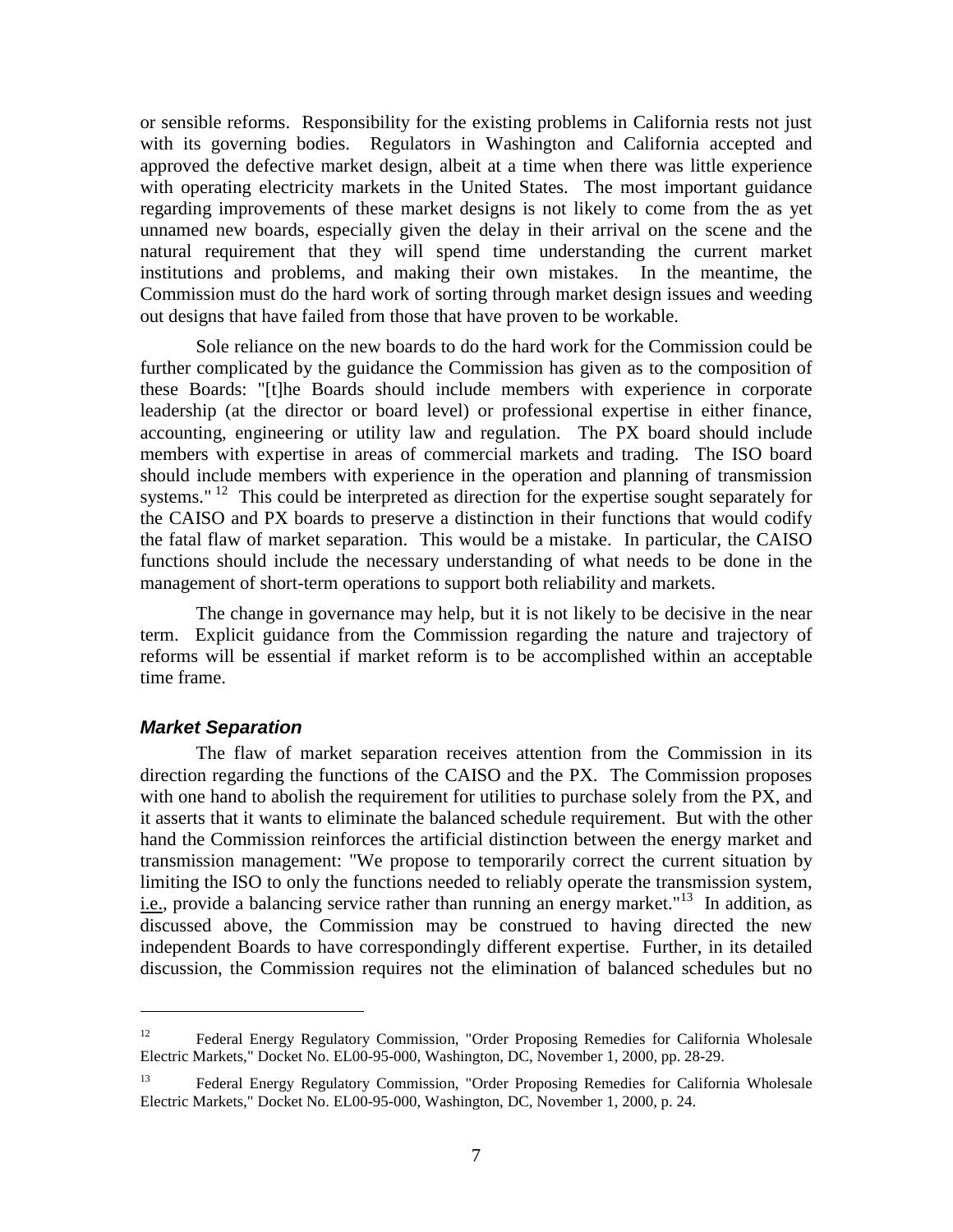more than that the PX and the CAISO discuss in the future how to better integrate the day-ahead markets.<sup>14</sup> The Commission is silent on the contradictions of these The Commission is silent on the contradictions of these ambiguous instructions and fails to address the impact of the market separation requirement on the capacity shortages in California.

Further, in its discussion of the use of spot markets the Commission wrongly focuses on the symptoms rather than the disease. The symptom is the so-called underscheduling in the day-ahead market and greater reliance on the spot market. The pathology is the market structure that gives the wrong price signals to the participants and forces inefficiency that contributes to a capacity shortage. If the prices were right, there should be no need for penalties or special rules to force market participants to act in ways that go against the market incentives. As we have seen in other markets, it is possible for day-ahead and real-time markets to work without special penalties or rules and without the pathologies present in California.

The ambiguity in the guidance and the confusion it will create are a recipe for delay and further *ad hoc* reforms. The Commission should face the reality of electricity systems and the extensive analysis that supported its directions in Order  $2000$ .<sup>15</sup> The CAISO should be given the clear responsibility to run an efficient day-ahead and realtime market, in support of an efficient competitive market. Pricing rules in each market should be based on standard marginal cost principles and be consistent across markets. Any attempt to straddle the four pillars and maintain market separation is bound to fail. There should be an unambiguous decision and direction to give the CAISO the responsibility to operate an integrated system for day-ahead and real-time scheduling, balancing, congestion management, ancillary services, reserves, and so on, recognizing that these and their associated pricing must be parts of an integrated whole.

## **Forward Contracting**

 $\overline{a}$ 

Freeing utilities from restrictions on forward contracting is a move in the right direction. In a real market, there would be no such restrictions. The arguments for the restrictions in the first place were at best problematic. Whatever the original merits, the arguments depended in part upon other market reforms that would allow for vigorous competition to serve retail loads. These other reforms were not put in place. In addition, the well documented effect of the rate freeze and stranded asset recovery mechanism created the worst possible combination of small customers left *de facto* without access to retail suppliers who could provide price stability, and utilities precluded from providing any hedging services.

Removing the restrictions on forward contracting is one thing. Putting formal requirements or informal pressure on buyers to sign long-term forward contracts would be quite something else. The expectation that merely allowing utilities to participate in

<sup>14</sup> Federal Energy Regulatory Commission, "Order Proposing Remedies for California Wholesale Electric Markets," Docket No. EL00-95-000, Washington, DC, November 1, 2000, p. 30.

<sup>&</sup>lt;sup>15</sup> William W. Hogan, "Regional Transmission Organizations: Millennium Order on Designing Market Institutions for Electric Network Systems," May 2000. (available at ksgwww.harvard.edu/people/whogan).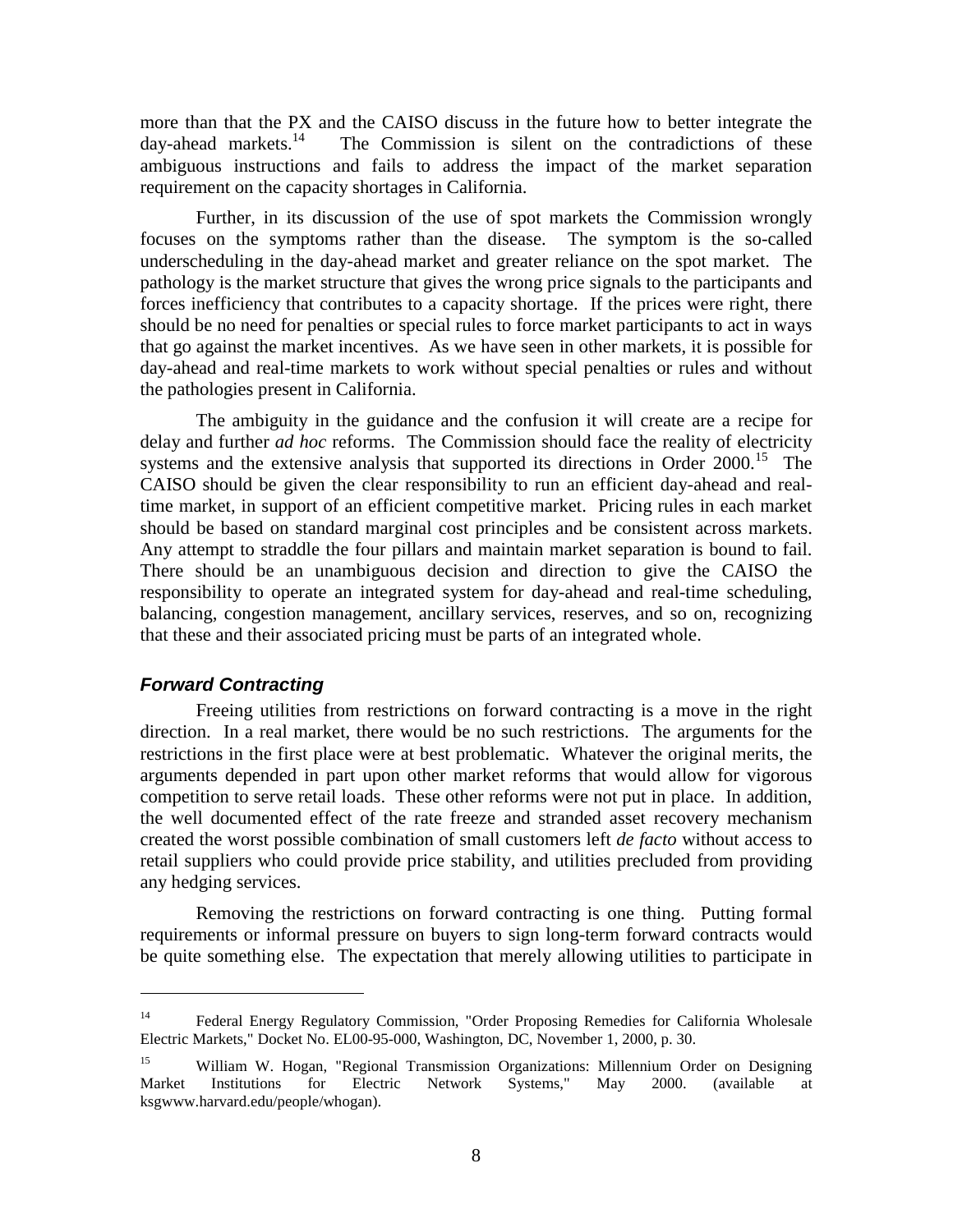forward contracting necessarily would be the solution to high prices is problematic and not supported by the Commission's staff report. "[H]olding forward contracts does not guarantee that consumers will incur lower total energy costs. These costs ultimately depend on the relative level of prices in the forward and spot energy markets."<sup>16</sup> To the contrary, putting pressure on buyers to sign contracts in the present environment may make things worse. It is doubtful that requiring buyers to sign forward contracts would improve matters if the high prices are largely due to the exercise of market power,  $17$  and if the high prices are largely due to high costs and capacity shortages, requiring California buyers to sign forward contracts could make things worse not only in California, but in a broad part of the Western system (WSCC).

Forward contract prices after Summer 2000 were much higher than for the Summer 1999, and a regulatory requirement that buyers increase their demand for such contracts can only be expected to make the contract price increase. Furthermore, the complications of getting the utilities back in the long-term supply business have been ignored. A rush to extensive long-term forward contracting now may be closing the barn door too late. A return to new but strangely familiar stranded cost hearings may not be far in the future. One of the purposes of electricity market reform was to provide customer choice. It would be inconsistent with this purpose if the distribution utilities were to be required to enter into forward contracts to buy electricity at prices that may turn out to be much higher than what customers are actually willing to pay for that power. Recall the natural gas markets in the 1980s with high contract prices that precipitated the restructuring of the gas industry.

It is not clear that the Commission's proposal would require long-term forward contracting. The language about forward contracting and the emphasis on real-time penalties could be interpreted as applying only to day-ahead scheduling.<sup>18</sup> If this is the Commission's intent, it should be clarified. If not, then the role of long-term forward contracting deserves much more examination before committing to a new round of sunk costs.

The Commission should on the other hand take steps to eliminate artificial barriers to forward contracting and ensure that competitive electricity providers are able to participate in the market and offer load management services to end users.

## **Soft Price Cap**

 $\overline{a}$ 

The soft price cap proposal is novel and raises many new issues. It does not appear in the staff report and there is little critical analysis of the implications, other than

<sup>&</sup>lt;sup>16</sup> Federal Energy Regulatory Commission, "Staff Report to the Federal Energy Regulatory Commission on Western Markets and the Causes of the Summer 2000 Price Abnormalities," Part 1 of Staff Report on U.S. Bulk Power Markets, November 1, 2000, p. 5-9. See also, Scott M. Harvey and William W. Hogan, "California Electricity Prices and Forward Market Hedging," October 17, 2000.

<sup>17</sup> Scott M. Harvey and William W. Hogan, "California Electricity Prices and Forward Market Hedging," October 17, 2000. (available at ksgwww.harvard.edu/people/whogan).

<sup>&</sup>lt;sup>18</sup> Federal Energy Regulatory Commission, "Order Proposing Remedies for California Wholesale Electric Markets," Docket No. EL00-95-000, Washington, DC, November 1, 2000, pp. 24, 41.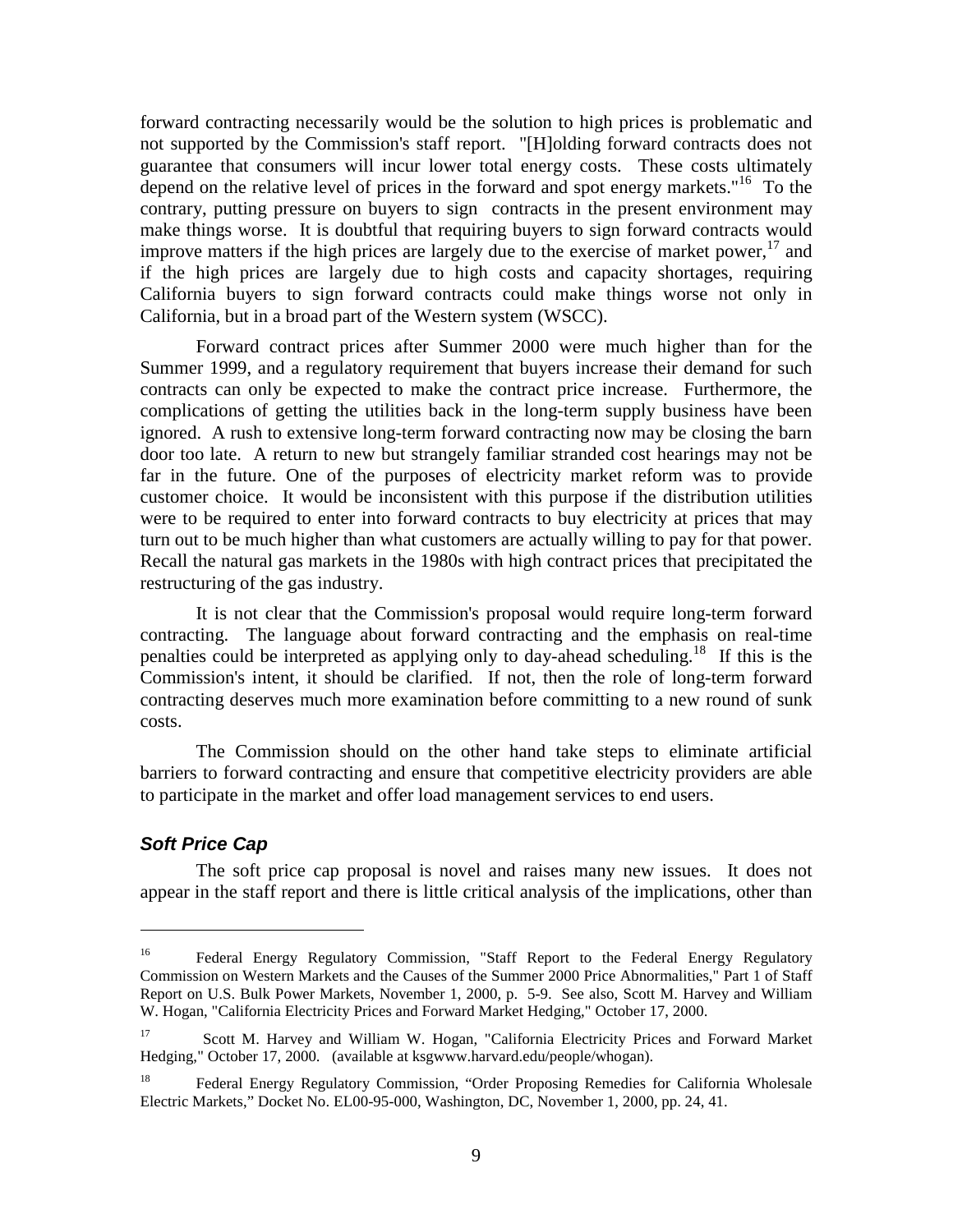the discussion of Commissioner Hébert. Essentially the soft price cap appears to be an attempt to straddle two auction price regimes, with market-clearing prices applying below \$150 and pay-as-bid systems applying above \$150. Below \$150 it would seem that any price would be acceptable. Above \$150, there would at least be requirements for further review by the Commission and possible refunds.

It is uncertain what is intended. One possibility is that the Commission intends to require and enforce cost justification for all bids in excess of \$150. If this is the intent, the proposal in effect lowers the existing price cap and formalizes the CAISO practice of making out-of-market purchases in order to obtain supplies available only at prices above the price cap. 19 In this case, the Commission should recognize that requiring cost justification of generator bids, particularly under a pay-as-bid system, will impose substantial burdens on the Commission that would rival those under wellhead price controls in the natural gas industry. Some of the issues the Commission and its staff would have to address include:

- Would fuels be priced based on their acquisition price or their current market price?
- Would emission allowances be priced based on their acquisition cost or their current market price, and how would market prices be determined?
- Would firm transportation charges be included in costs, and if so how, or only interruptible (and thus avoidable) gas transportation charges?
- How would the cost justification account for start-up and no-load costs?
- How would the opportunity costs of limited energy resources such as pondage hydro be measured?
- How would expected ancillary services prices be evaluated in measuring opportunity costs?
- How would imports and exports be priced?

 $\overline{a}$ 

Moreover, even if this regime were successfully applied the price discrimination and price averaging implicit in the pay-as-bid market structure would likely deter, rather than promote, forward contracting. Finally, such a cost based approach would appear to deter investments in new capacity, improved heat-rate performance, and reduced emissions, all of which will not be made unless they earn more than their short-run costs and all of which are necessary if California is to address the three problems of capacity shortage, high gas costs and high emissions.

Alternatively, the soft price cap might be truly soft and not require cost justification. Hence, there would be no price cap for any entity that is willing to file a report to FERC and face the possibility of a refund. If this is the Commission's intent,

<sup>19</sup> Commissioner Hébert for one is concerned that this requirement would act as a *de facto* price cap at \$150. See Federal Energy Regulatory Commission, "Order Proposing Remedies for California Wholesale Electric Markets," Concurring Opinion of Commissioner Hébert, Docket No. EL00-95-000, Washington, DC, November 1, 2000.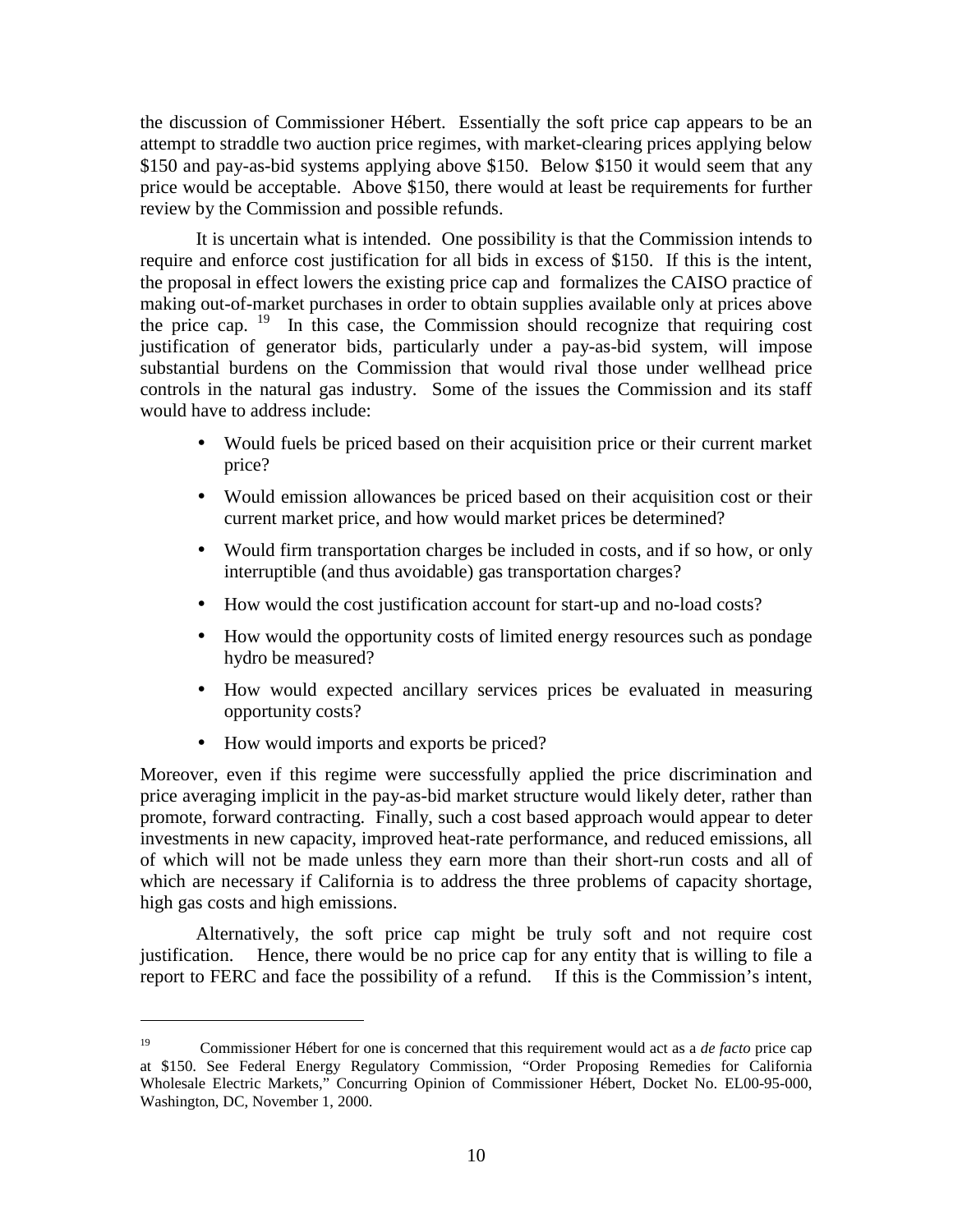there might be little impact on consumer prices (particularly if the principal sources of those high prices are high costs and regional capacity shortages rather than the exercise of market power). Even so, the proposal might serve to deter entry and new investments, thus combining the worst of both worlds, high consumer prices and little or no new investment.

As with any price cap, the incentives run against the operation of markets and make the mechanism a source of complication in achieving a transition to a more marketlike mechanism. It would be especially problematic for prospective new entrants. Consider a competitive existing generator with production costs below but opportunity costs above \$150. The opportunity costs should set a floor on its bid in a competitive market. Under a truly "soft" price cap, the risk for such an entity of bidding above \$150 would be limited to the cost of filing and review by the Commission, plus the possibility that a refund may be required to return its short-run operating profits in excess of \$150. There would be no rational reason not to bid the supplier's opportunity costs, as the worst case outcome would be no worse than if it did not try to capture its opportunity costs in its bid. By contrast, consider the new generator that needs a significant number of hours with revenue above \$150 to justify the fixed costs of building a plant and entering the market. No matter what the Commission says now, the new generator (or the generator contemplating closing a plant, or a generator contemplating an investment to improve generating performance or reduce NOx emissions) would face a larger maximum risk and would have to evaluate the chance that it would make a cash investment and then not recover its required return. In this case, it is not simply a matter of failing to capture its opportunity costs and being no worse off than if it had not tried, because the ability to capture opportunity costs may have provided the basis for an investment that would be sunk and would fail to recover its cost of capital. It is easy to imagine that this soft price cap would have almost the same effect as a hard price cap for such entrants, namely discouraging new entry. Given the short supply situation, this would be just the wrong incentive.

In addition, a soft price cap would face the same problems of any pay-as-bid market. To the extent that shortage is driving the high prices in California, this rule would indirectly reinforce the problematic features of bidding and scheduling.

#### **Auction Mechanisms**

The Commission expressed an interest in the possible benefits of switching to a pay-as-bid auction format rather than the originally intended design of a uniform price auction. Electricity markets that rely on uniform price auctions to clear markets exploit a simple argument based on the law of one price. The law of one price says that in a decentralized market for a homogeneous commodity, trade will tend to converge towards a common market-clearing price. In the case of electricity, where decentralized trading is foreclosed in the final day-ahead and real-time markets, this convergence is not possible and the simple approach is to use what the market would produce if only there were enough time and no transaction costs.

Whenever these uniform price electricity markets encounter trouble for any reason, someone notices that market participants are responding to the incentives of the uniform price auction by bidding something below the market-clearing price. They then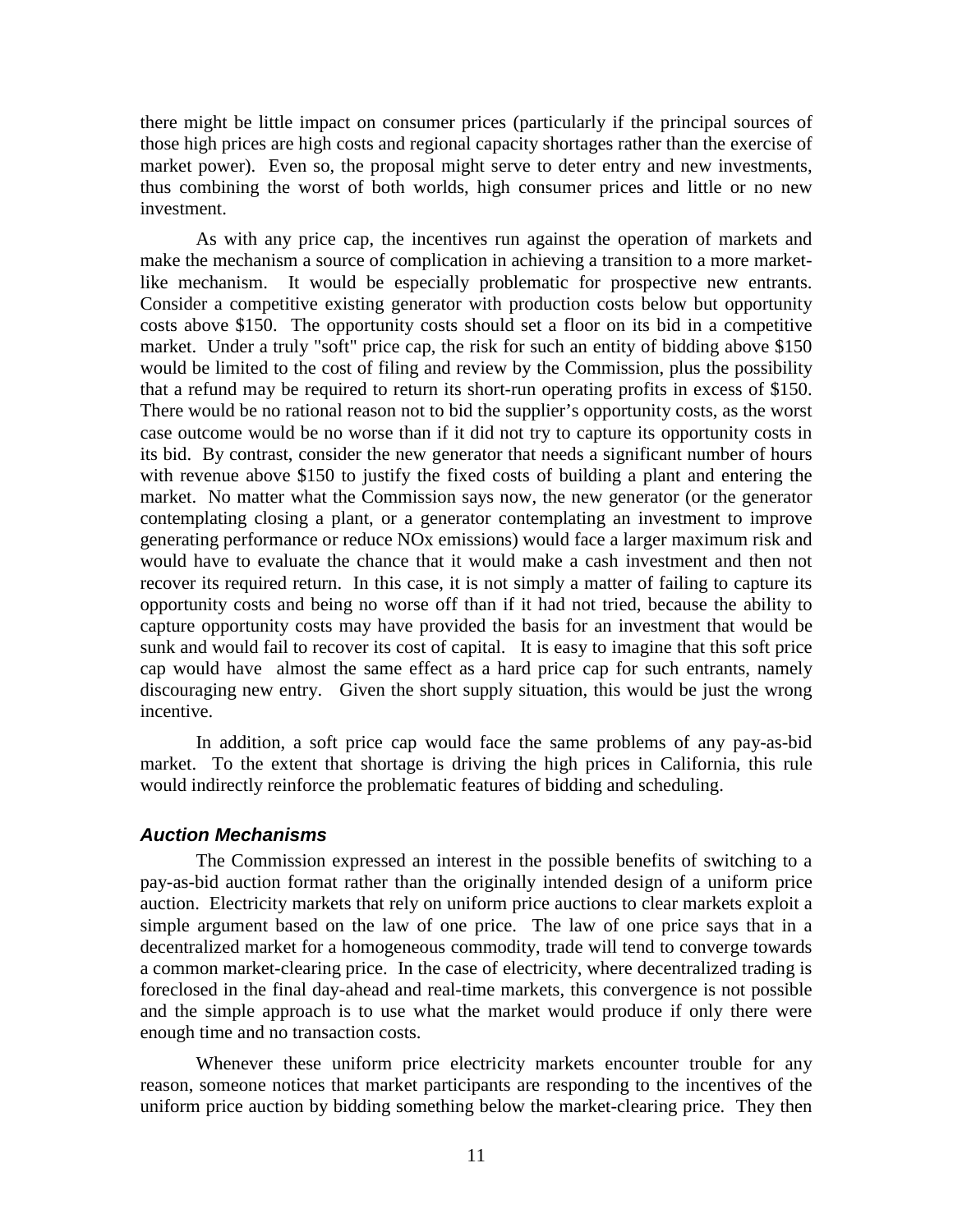leap to the *non sequitur* that paying the bid rather than the market-clearing price would somehow reduce average prices. A moment's reflection would suggest that the same market participants who respond to the incentives of the uniform price auction would also respond to the incentives of the pay-as-bid auction. Now the incentive would be to bid the market-clearing price.

As the staff report summarizes, the results would be the same price and revenue flows as under the uniform price auction.<sup>20</sup> This assumes, however, that there would be no uncertainty and no transaction costs. In the presence of uncertainty and transaction costs, there will be errors in the bids. The one sure thing that these errors will produce will be higher true costs through inefficient choices in the ultimate dispatch. There is no available evidence that the result would be lower prices. There are studies that suggest that both costs and prices would be higher. $^{21}$ 

This general observation applied to any commodity auction applies with special force to something as complicated as the bids for a security-constrained economic dispatch. We saw what could happen in such a market when California operated fully separate energy, reserve and ancillary services markets.<sup>22</sup> In effect, this was an approximate prototype of a full pay-as-bid market. It was a stunning failure, the first in a line of special California problems. To cite another complication, consider the problems of transmission congestion management if everyone is bidding to make sure that the bid is close to the market-clearing price. For example, in PJM the presence of transmission congestion can change the market value of generation by an order of magnitude. Every generator would be compelled to consider the likelihood of transmission congestion in each interval, and change its bids accordingly. This embrace of a pay-as-bid rule would be a nightmare for the system operator and the competitive bidder, but a godsend for any generator who wished to cloak the exercise of market power.

#### **Market Power and Shortages**

 $\overline{a}$ 

High prices in the summer of 2000 arose because of a combination of factors. Faulty market rules created both inefficient dispatch and incentives for behavior that complicated market operations. Costs were up due to higher natural gas prices and tightening markets for emission allowances. Capacity was reduced because of the low availability of hydro power, a failure to invest in generating capacity in California, and increased congestion in the transmission system. Demand in areas not exposed to market prices grew at a rate that surprised most observers. On these points there is no dispute. In addition, there are those who argue that the high prices were exacerbated by the exercise of market power.

<sup>&</sup>lt;sup>20</sup> Federal Energy Regulatory Commission, "Staff Report to the Federal Energy Regulatory Commission on Western Markets and the Causes of the Summer 2000 Price Abnormalities," Part 1 of Staff Report on U.S. Bulk Power Markets, November 1, 2000, p. 5-15.

<sup>&</sup>lt;sup>21</sup> John Bower and Derek W. Bunn, "Model-Based Comparisons of Pool and Bilateral Markets for Electricity," Energy Journal, Vol. 21, No. 3, pp. 1-29.

<sup>&</sup>lt;sup>22</sup> Scott M. Harvey and William W. Hogan, "Issues in the Analysis of Market Power in California," October 27, 2000. (available at ksgwww.harvard.edu/people/whogan).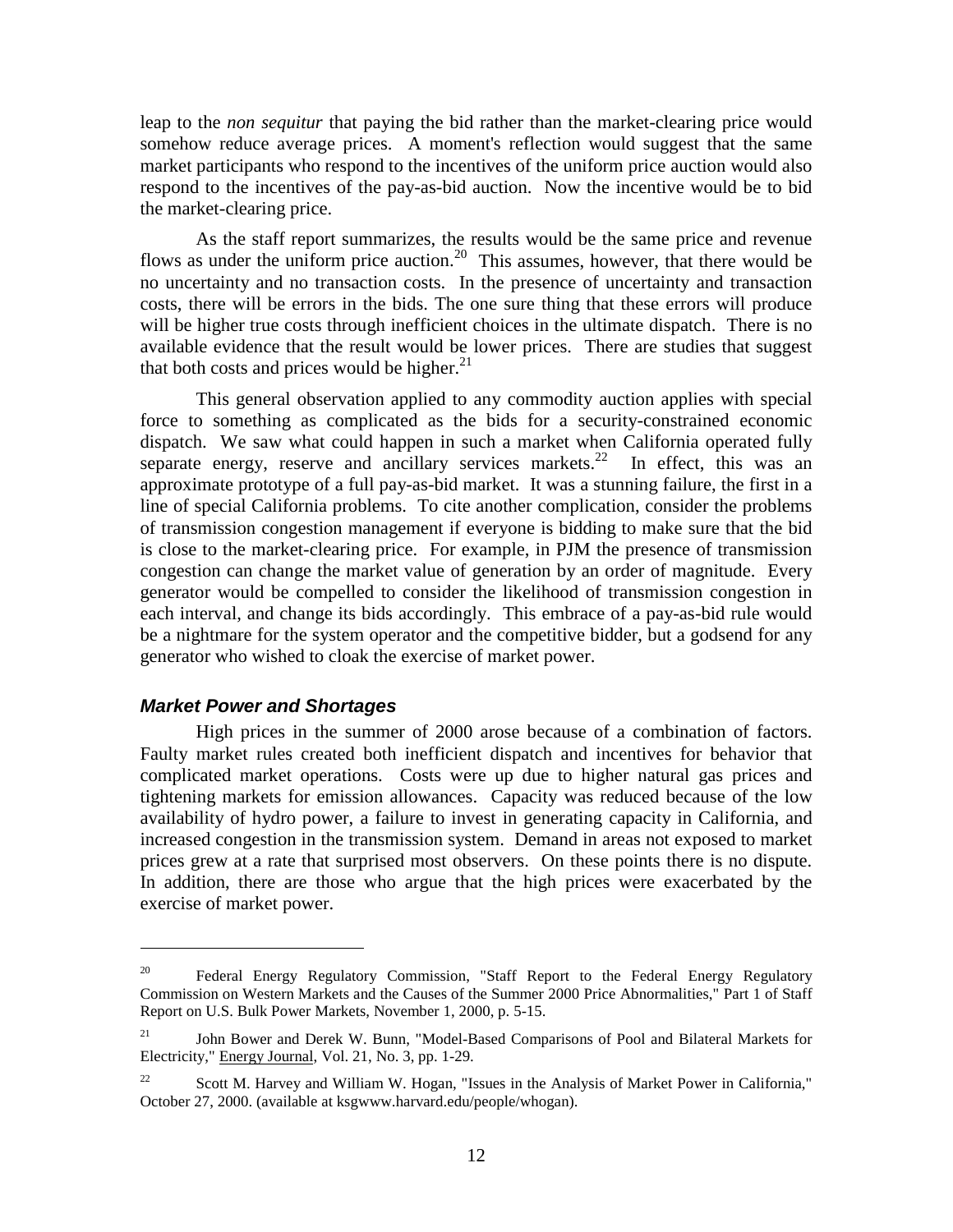The need to fix badly flawed markets should be beyond dispute after the evidence of the failed experiment in California. The impacts of increased production costs and shortages are easy to understand, if not pleasant to endure. Markets respond to scarcity by increasing prices, and the increase in price creates the incentives for adjustments in supply and demand. Were it not for the large wealth transfer, the analysis of the proper response to scarcity would lead to the uncontroversial conclusion to let the market work.

The controversy in California centers more on the role of market power, and separating how much of the increase in prices is the result of the exercise of market power versus how much is from the more conventional explanation of scarcity, albeit scarcity created in part by the market design. In this regard, the debate is confused because we are dancing around the words where the truth may be hard to face. The confusion is evident in the Commission's summary of its findings and conclusions: "[w]hile this record does not support findings of specific exercises of market power, and while we are not able to reach definite conclusions about the actions of individual sellers, there is clear evidence that the California market structure and rules provide the opportunity for sellers to exercise market power when supply is tight and can result in unjust and unreasonable rates under the FPA."<sup>23</sup>

The traditional definition of the exercise of market power would apply to circumstances when generators withhold some capacity and leave it idle in order to raise the market price. The withholding suppliers are presumed to make more money through the increased price on what they do supply than they lose on the supply they withhold.<sup>24</sup> There is an unambiguous policy conclusion regarding this exercise of traditional market power. If it is occurring on any significant scale, it is a problem and regulatory intervention is indicated. The preferred mechanisms would be through bids caps, or divestiture, applied to the offending suppliers, as discussed below.

The difficulty in the present case is that there has been no direct showing that such traditional market power has been exercised at all, much less that it has been exercised on a widespread and significant basis. <sup>25</sup> The often mentioned tendency of generators and loads to avoid the day-ahead market in preference to the real-time market is a response to bad market design and pricing incentives (including price caps), but does not demonstrate the exercise of market power. If these participants ultimately transact through the real-time market (for either energy or reserves), there is no final withholding of capacity. Even a 1 MW generator would have an incentive to follow these incentives. This is not the traditional exercise of market power.

 $23$  Federal Energy Regulatory Commission, "Order Proposing Remedies for California Wholesale Electric Markets," Docket No. EL00-95-000, Washington, DC, November 1, 2000, p. 3.

<sup>&</sup>lt;sup>24</sup> In the presence of transmission bottlenecks, it is possible to exercise market power by increasing some supply in order to force reductions elsewhere, but this does not change the thrust of the present argument.

<sup>&</sup>lt;sup>25</sup> Scott M. Harvey and William W. Hogan, "Issues in the Analysis of Market Power in California," October 27, 2000, pp. 2-4. Federal Energy Regulatory Commission, "Staff Report to the Federal Energy Regulatory Commission on Western Markets and the Causes of the Summer 2000 Price Abnormalities," Part 1 of Staff Report on U.S. Bulk Power Markets, November 1, 2000, p. 5-16.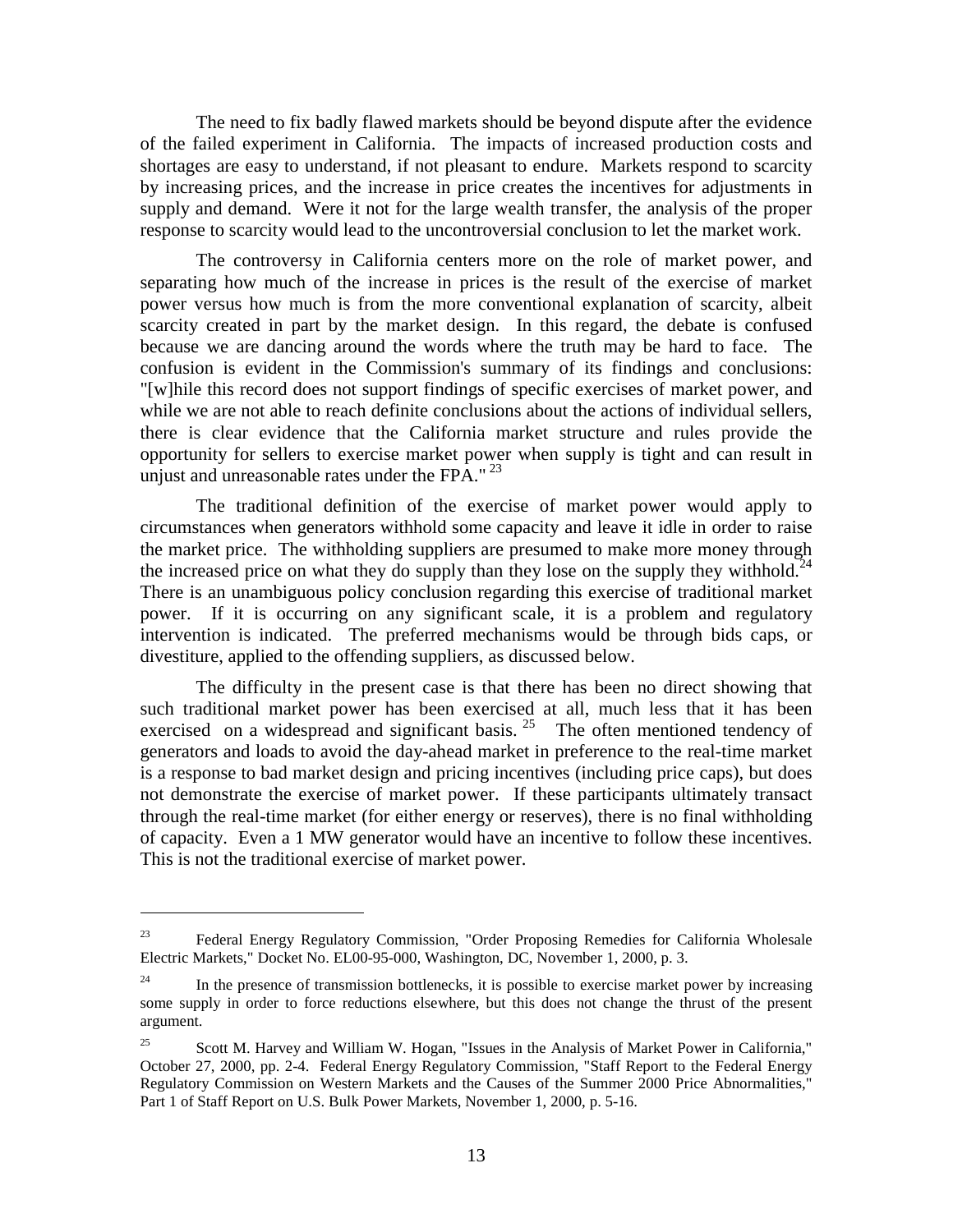In contrast, sometimes the term "market power" is applied to something else in analyses of the California experience. This is clearest in the discussion of market power with the occasional cryptic reference to the definition: "[t]he data also indicate some attempted exercise of market power, if the standard of bidding above marginal cost is used,..."<sup>26</sup> This definition flows from a view that the California market is a pure uniform price auction and that bidders without market power should bid their own opportunity cost. However, there are several translation steps that are implicit and problematic in this definition.

The distinction between direct marginal cost and opportunity cost is sometimes lost in the discussion. Hence, a competitive bidder whose direct cost of generation is \$40 but who could sell the same energy outside California for \$100 should bid no less than \$100. This would not be an exercise of market power. Furthermore, the California market is not a true uniform price market. In fact, the many peculiar design features in the California market mean that the market-clearing price in related markets, such as ancillary services, should determine the opportunity cost in others. Hence, even a small 1 MW generator should be anticipating the willingness to pay of the market and try to bid so as to ensure that it is paid the market-clearing price. Under the California rules, the rational bid of the competitive generator can easily be to pick the largest price at which it will still be called into use. This is not withholding, it is a rational response to market incentives. To the extent that this is caused by market design problems, fixing the design should change the bidding behavior. To the extent that the market-clearing price is due to scarcity, however, the resulting price impacts and behavior of the bidders is consistent with what we would expect in a competitive market and cannot be avoided without eliminating the market. $27$ 

Dispelling the semantic fog should be a high priority for the Commission. If there is significant exercise of traditional market power through withholding, this has important policy implications. The preferred response would be bid caps targeted at those exercising market power in the short-run and divestiture in the long-run, and this action alone might be sufficient to moderate the average price impacts. However, if the explanation lies elsewhere, the policy implications would be different. If scarcity and higher costs are the dominant forces, bid caps on large suppliers and divestiture would have little, maybe no, impact on the outcome of prices and production. Most importantly, price caps that appear more justifiable in the presence of traditional market power become exactly the wrong approach in dealing with scarcity.

## **Other Proposals**

 $\overline{a}$ 

The Commission identifies a number of other initiatives that seem important, uncontroversial, and overdue. These would include the promotion of greater demandside response, improved congestion management, establishment of non-discriminatory

<sup>&</sup>lt;sup>26</sup> Federal Energy Regulatory Commission, "Order Proposing Remedies for California Wholesale Electric Markets," Docket No. EL00-95-000, Washington, DC, November 1, 2000, Appendix D.

<sup>&</sup>lt;sup>27</sup> Scott M. Harvey and William W. Hogan, "Issues in the Analysis of Market Power in California," October 27, 2000. (available at ksgwww.harvard.edu/people/whogan).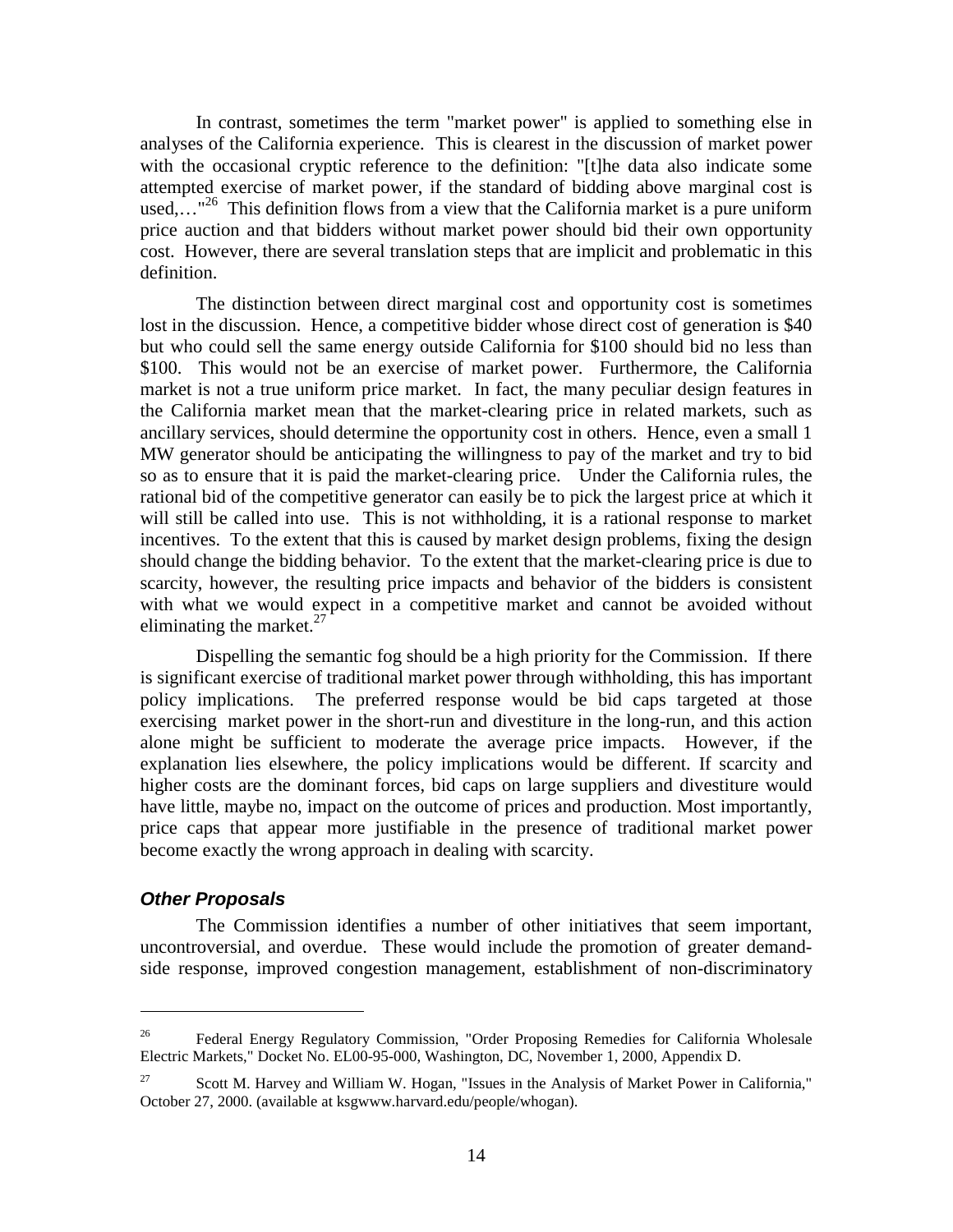interconnection procedures, enhanced market monitoring, and full implementation of an effective RTO that complies with the spirit of Order 2000.

#### **MARKET REFORMS**

 $\overline{a}$ 

The list of necessary reforms for the California market is long, and the difficulty of identifying and fixing all of the problems has been exacerbated by repeated *ad hoc* reforms that have dismissed theoretically sound and proven design principles. A transition will be necessary, but it must be guided by a set of principles that are consistent with a workable, efficient, and sustainable market. The necessary principles have been articulated in a number of different forms and forums.28 Here we restate and summarize the key principles and their rationale before addressing the transitional steps that will be needed in the near term.

1. *The ISO must operate, and provide open access to, short-run markets to maintain short-run reliability and to provide a foundation for a workable market*.

These short-run markets include, at a minimum, the real-time balancing market associated with the real-time dispatch, along with associated ancillary service markets – for regulation and operating reserves -- necessary to maintain reliability. A bid-based real-time dispatch is the means by which the ISO provides a real-time balancing and spot market, maintains system balance, and provides economic redispatch to manage congestion. We restate this principle first because it has been only weakly embraced in California and is now further threatened by misguided attempts to solve the problem of "underscheduling," a phenomenon whose causes lie elsewhere and whose solution does not require limiting access to an essential market.

While the ISO's real-time dispatch provides the most essential of all short-run reliability functions – it is the true "provider of last resort" in all electricity markets -- the real-time spot market that flows from this dispatch provides the cornerstone for an effective, workable market. Real-time spot prices provide a reference for writing forward contracts and effectively eliminate the problem of liquidated damages when either party fails to perform (i.e., to generate or consume) as expected. Access to this market allows contracting parties to avoid the burden and expense of precise or even approximate load following. Imbalances are simply supplied or absorbed by the ISO's real-time dispatch and the parties are simply settled at the market-clearing spot prices that flow from that dispatch. With an open spot market, moreover, generators have a ready market for their uncontracted output, and loads have a dependable market to obtain energy to meet their uncontracted demand. Hence, the ISO's real-time market is not just a "balancing market," it is an open spot market that provides important options for all market participants and a standard reference and backup for forward contracting.

<sup>&</sup>lt;sup>28</sup> For example, see the 17 design recommendations submitted to the Commission by San Diego Gas and Electric Company. "Comments of San Diego Gas and Electric Company on Order Proposing Remedies for California Wholesale Electric Markets, Attachment A," filed November 22, 2000.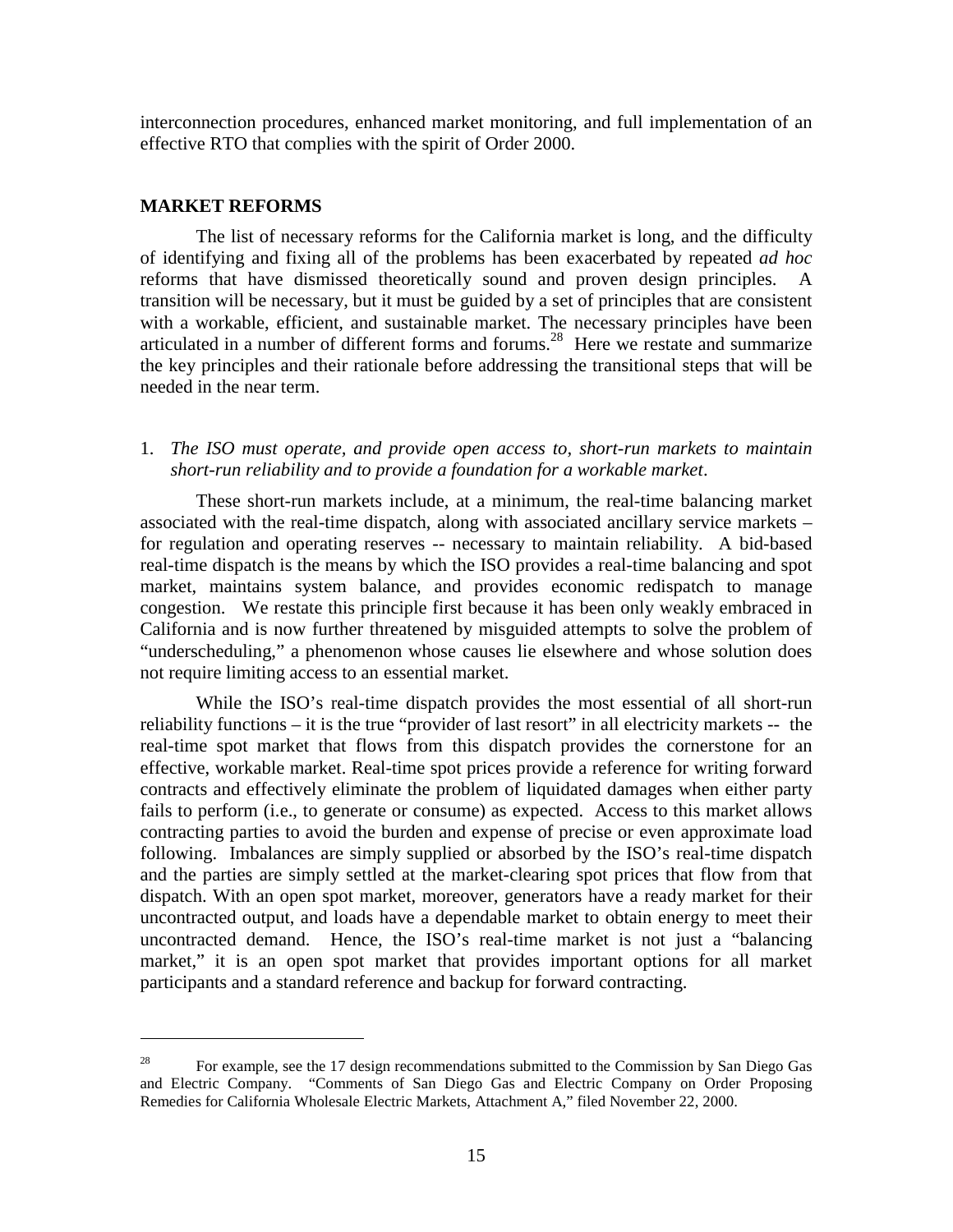In California, this necessary cornerstone of an effective market has been undermined by rules that prevent the ISO from performing an efficient economic dispatch. An efficient dispatch would follow from the voluntary submission of bids from generators and dispatchable loads and the logical, efficient use of those bids by the ISO to arrange a security-constrained, economic dispatch. Such a dispatch would simultaneously balance the system, clear the market and redispatch generators to relieve all congestion, and do so at the lowest as-bid cost, given the bids and the constraints that had to be honored. Security-constrained economic dispatch is the bedrock principle of efficient electricity operations, and it should be the foundation for an efficient real-time market. Yet current market rules in California prevent the ISO from attempting an economic dispatch when the system is congested, instead forcing the ISO to deviate from an unconstrained merit-order dispatch only enough to relieve the constraint but no further, even if a more efficient –i.e., lower-cost – dispatch is possible given the bids. The Commission should direct the ISO to remove this "minimum shift" restriction on economic dispatch immediately.

Once the Commission removes the restrictions on an economic dispatch, it should also ensure that all parties have open, unlimited access to the associated spot market. Unfortunately, the Commission proposes to embrace one of the fundamental design flaws of the California market by imposing penalties and other measures to discourage parties from using the ISO's real-time spot market. Rather than seeing the real-time spot market and open access to that market as the cornerstone for a much broader market, the California philosophy has mistakenly regarded the real-time spot market as a "residual" market necessary only for maintaining real-time reliability. Any use of that market beyond some arbitrarily low level is deemed to be a problem. This is a mistaken view, incompatible with the important role played by the spot market.

The Commission now proposes to approve this flawed, narrow view and to enforce it by penalizing parties that deviate from their forward market schedules by more than five percent. Indeed, the Commission seems dismayed that the market's voluntary use of the ISO's real-time market has "forced the ISO to operate a market," as though the operation of real-time spot markets by ISOs were a novel approach and incompatible with Commission policy and sound market design. This is dangerous view that will only foster restricted, inefficient markets in every RTO.

The Commission should recall that until June of this year, the PJM market, to which the Commission has repeatedly pointed as a model for emulation, consisted of a real-time spot market based on voluntary bids submitted to the ISO in conjunction with arranging a security-constrained economic dispatch. All "forward" markets were entirely bilateral and voluntary, as there was no bid-based forward energy market operated by PJM until June 1, 2000. The key features of the PJM spot market were (and continue to be) open, unlimited access, without penalties. Parties are free to use this spot market to any degree consistent with their commercial interests, and they are entitled (obligated) to receive (pay) the spot market prices for the quantities they sell (purchase) in that market. The success of this open spot market and the important role it plays in supporting the overall PJM market structure were surely understood by the Commission when it declared in Order 2000 that open, non-discriminatory access to a real-time balancing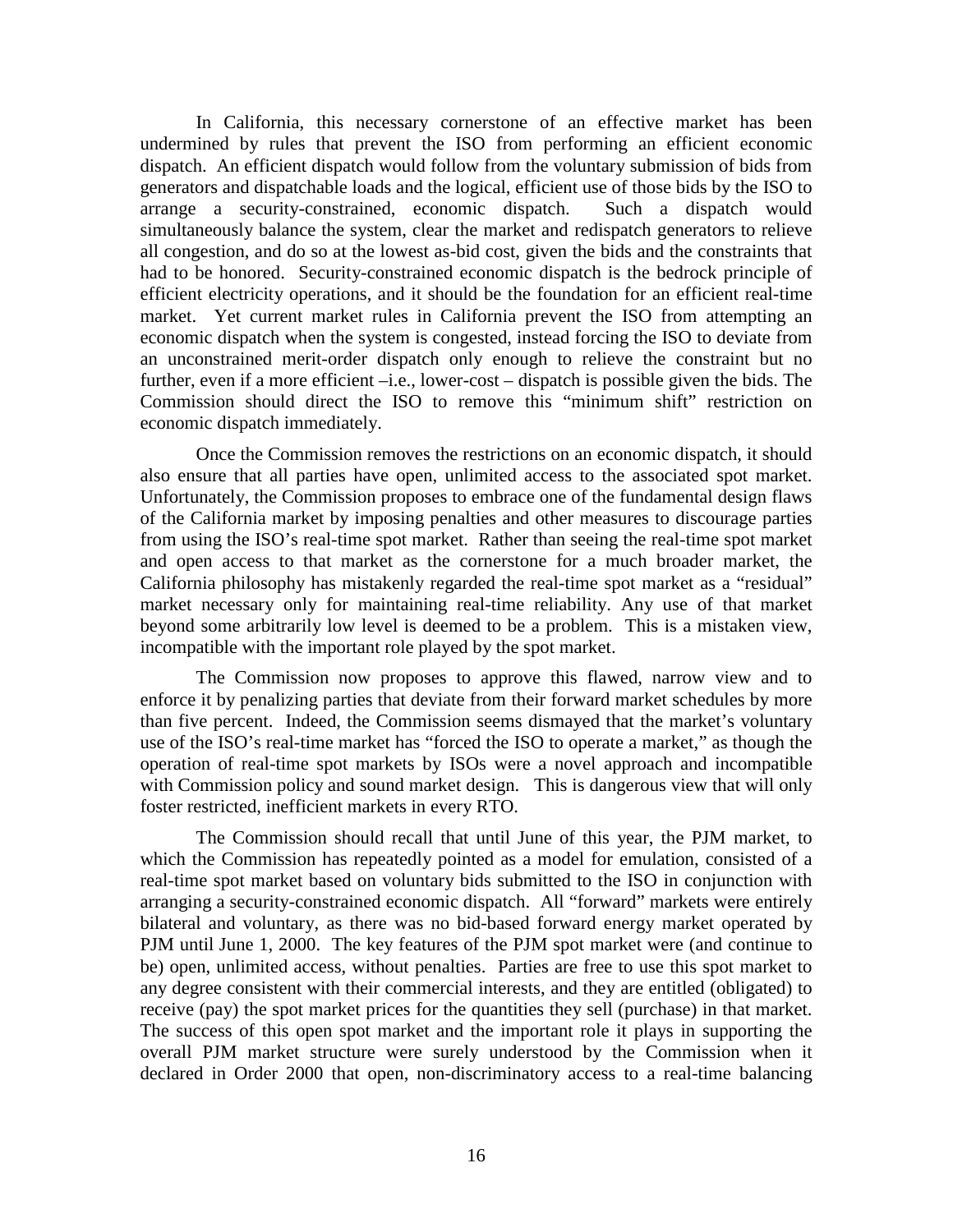market is necessary to achieve non-discriminatory access to transmission. And this is clearly why a real-time balancing market is a required function of every RTO.

Since June, PJM has also operated a day-ahead market in which parties can bid to buy and sell energy and transmission in an integrated market with consistent pricing. Any yet parties are free to use the forward market or not, and rely on the real-time spot market or not, as best suits their commercial interests. The parties are not penalized for their choices, beyond the requirement that they be settled at the market-clearing prices in whatever market they use.

Both the California ISO and the Commission now seem preoccupied by the fact that substantial percentages of load (and generation) often "underschedule" in the ISO forward markets and show up only in the real-time market, forcing the ISO to scramble to arrange sufficient resources to meet the real-time demand when real-time prices are soaring. The Commission should recognize that it is not "underscheduling" that caused real-time prices to soar or the ISO to have to scramble to meet real-time demand but the high energy prices and capacity shortage. Neither of these problems is solved merely by scheduling resources day-ahead. Indeed, there has been no demonstration that the external resources that were actually made available in real-time to allow the California ISO to meet real-time load would or even could have been offered in the day-ahead markets in which it would be mandated that loads cover their demands.

The reality is that markets do not work well in shortage conditions, particularly when price controls are in place. Underscheduling is merely a symptom of the other more fundamental problems, high energy prices, capacity shortages, and binding price controls. Treating the symptom of underscheduling is in practice a decision to do nothing and to hope for falling gas prices, high hydro-conditions, or a recession to solve the problem.

As the Commission recognizes, this problem of "underscheduling" is in part peculiar to the California market design and pricing rules and is not a serious problem in PJM. Curing the problem of "underscheduling" is thus a matter of fixing the California rules, not restricting access to an essential market. California artificially separates its forward markets for transmission (ISO) and energy (PX), and hence artificially separates its forward energy market from its real-time market. The ISO and PX then use different pricing rules – including different price caps – in their respective markets. For example, a higher price cap in the PX forward markets than the ISO uses in real time provides a strong incentive for load-serving entities to "underschedule" loads in the PX market so that they can gain the protection of the lower price cap in the ISO real-time market during high-price hours. From the loads' perspective, this is not "underscheduling;" it is rational scheduling in the market expected to have lower prices.

In PJM, or the similar market in New York, the incentives tend to be the reverse. While there are no explicit penalties for using the real-time spot market, there are reasons why the real-time prices may be higher if substantial quantities of loads bypass the dayahead market and show up in real time. Moreover, the PJM and New York ISOs has an important tool -- a tool that the California market designers deliberately forbade the ISO to use -- that it can use to ensure reliability, even if substantial loads show up in real time.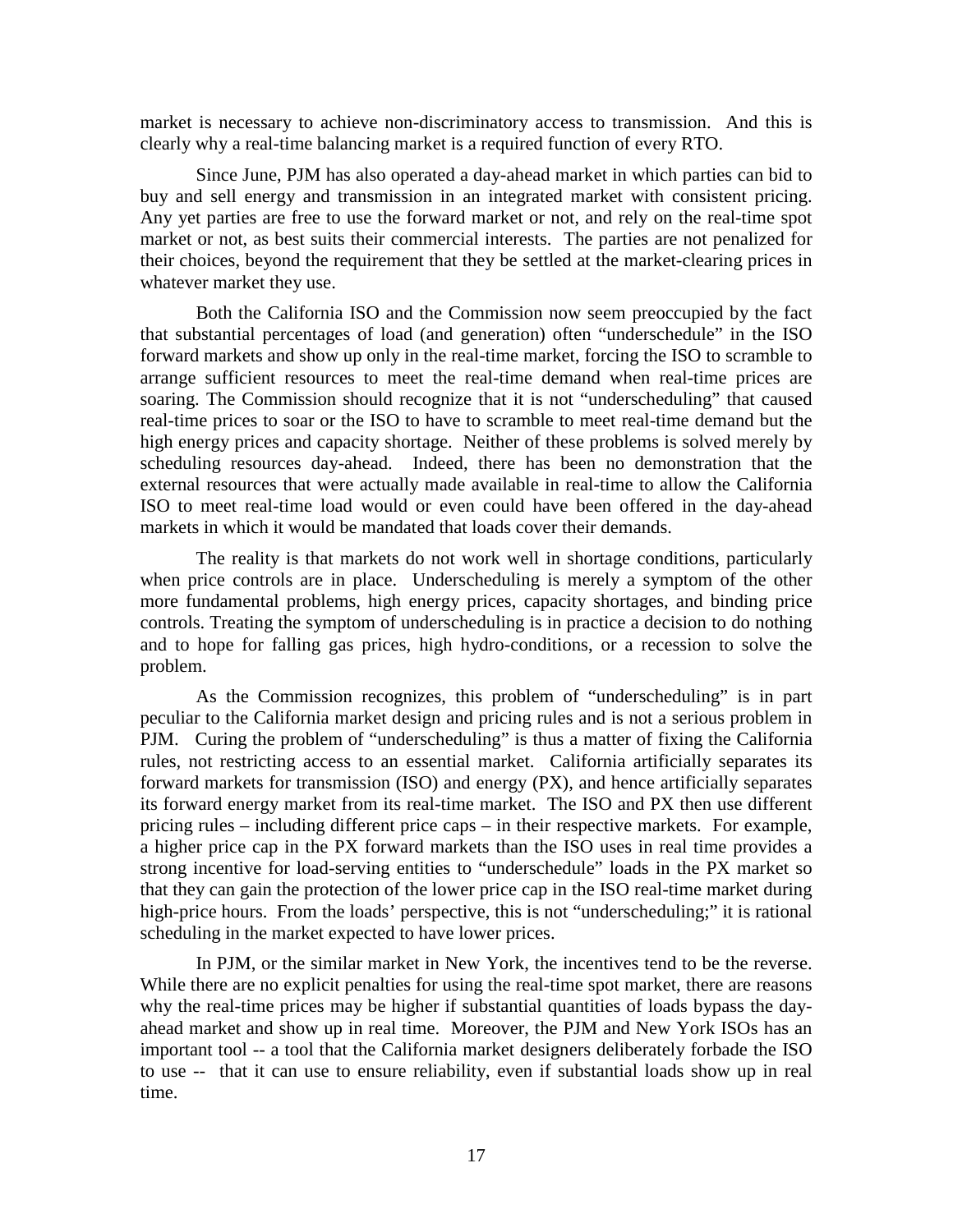For example, the PJM ISO offers a voluntary unit commitment service based on three part bids. Generators that wish to self schedule their units may do so, but those who wish to have their unit commitment optimized by PJM may submit bids that indicate not only their incremental energy prices but also their start-up costs and minimum generation costs. PJM then optimizes the unit commitment and ensures that enough units are committed to meet the ISO's independent forecast of total loads for the following day. Units that are committed must start up and/or be available on short notice, even if the load does not materialize and the units are not run. If they are not dispatched, or are not dispatched long enough to receive enough revenues at the market-clearing prices to recover their start-up and minimum generating costs, they are made whole. Hence, generators have an incentive to be available if needed.

In arranging the next-day's dispatch, PJM will optimize for all bid-in costs to meet the bid-in load. However, to meet the additional load that it forecasts but that did not bid in or schedule in the day-ahead market, the ISO will commit additional resources but optimize only to minimize start-up and minimum generation costs (but not incremental running costs). Thus, if the additional load shows up in real time, the PJM ISO will have committed enough resources to meet the total load reliably, but the market price may well be higher in real time. The reason is that the additional committed resources will tend to have low start-up costs but higher running costs, thus tending to drive the real-time price higher for loads that did not lock in prices day ahead.

The total effect of the PJM or New York approach is to encourage, but not force, parties to bid in or schedule in the day-ahead market, and to allow parties to use the realtime market as much as their commercial needs dictate. There are no penalties, but the ISO has the resources it needs to maintain reliability. In other words, maintaining reliability does not have to come at the expense of restricting access to the ISO's realtime spot market.

The key to avoiding artificial penalties is consistent pricing. If prices in each market reflect the true system marginal costs, then the incentives to use one over the other would reflect the true cost. There would be no need to be concerned about over or under using any market option.

Moreover, the Commission should recognize that artificial penalties on "underscheduling" can give rise to other bidding strategies by market participants that could make the situation much worse, not better, next summer. In particular, market participants with large FTR positions on transmission interfaces that are unconstrained in real-time could use such penalties to extract congestion charges from loads forced to schedule imports in the day-ahead market. Such cornering in the day-ahead market would be possible with mandatory scheduling requirements, but unsuccessful if customers could just turn to the real-time market as an alternative.

In sum, the Commission should reject the California restrictions on economic, least-cost dispatch for energy and ancillary services and refrain from imposing further restrictions or penalties on those who use the ISO's real-time market. The real-time market should be allowed to become an open, efficient spot market available to all market participants. To the extent that the ISO tends to have insufficient resources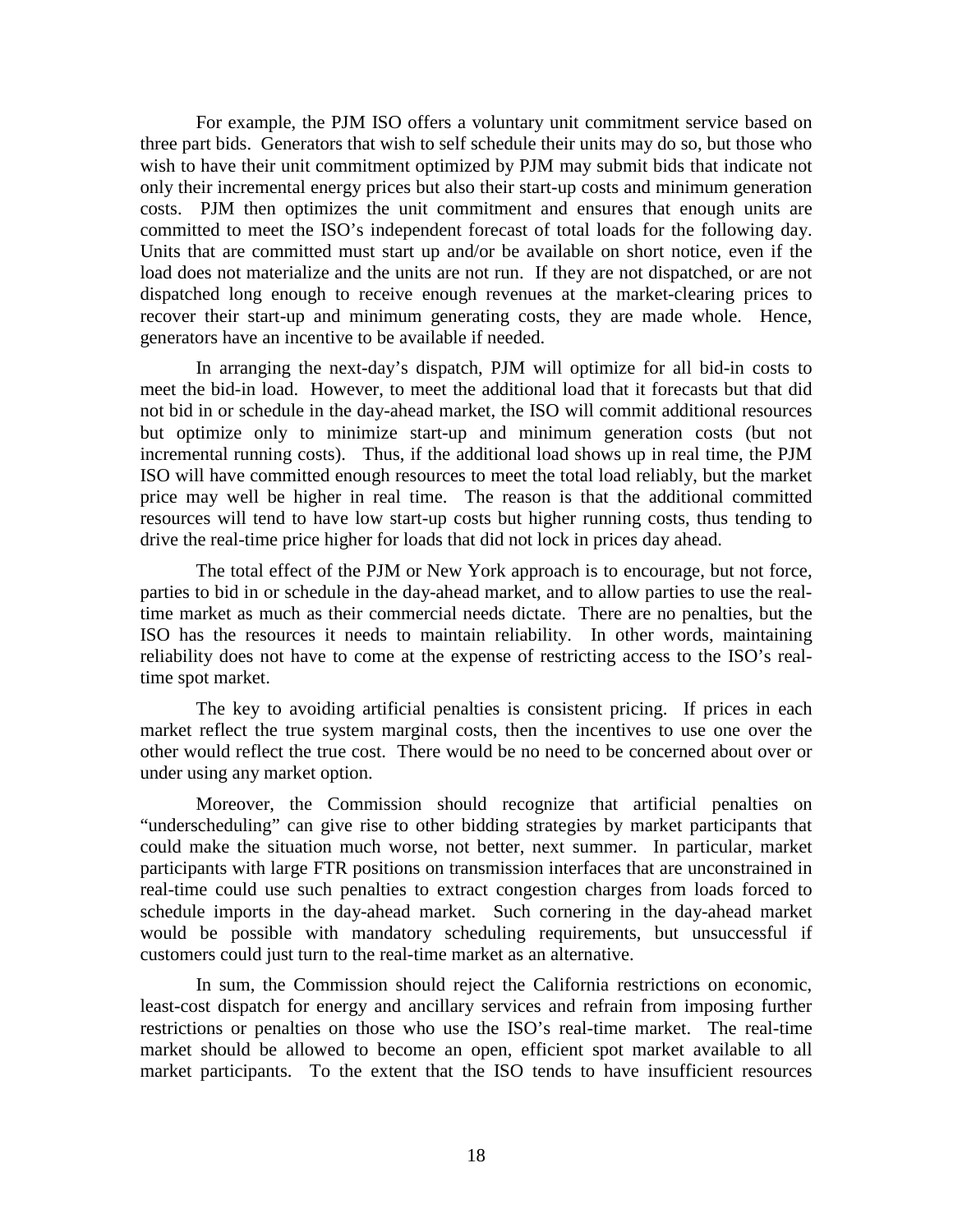available to meet real-time loads, it should offer a unit commitment service to obtain those resources without restricting market choice.

## 2. *An ISO should be allowed to operate integrated short-run forward markets for energy and transmission.*

Currently, the ISO is prohibited from operating integrated day-ahead forward markets for energy, even though it is charged with operating forward markets for transmission. However, the markets for energy and transmission cannot be separated without creating serious coordination problems that lead to inconsistent pricing and gaming between the markets. These inconsistencies can also lead to infeasible schedules that are accepted in the forward market but which force the ISO to redispatch in real time.

ISO-operated day-ahead and hour-ahead markets can provide useful options to market participants, allowing them to lock in energy and transmission (congestion) prices in advance of real-time. They also provide a mechanism for parties to exchange their transmission rights; that is, to settle their existing transmissions rights and gain new entitlements that match their scheduled transactions.

 The Commission should direct the ISO to operate open, bid-based integrated forward markets. These markets would allow parties to buy and sell energy, ancillary services and transmission. The integrated markets could come about by consolidating the ISO and PX or by allowing the ISO to acquire and/or operate the related day-ahead and hour-ahead functions of the PX and to integrate these energy markets with the ISO's transmission markets. The combined markets could then be fully coordinated under a consistent set of bidding, market-clearing and pricing rules.

Just as rules preventing the ISO from achieving an economic (least-cost) dispatch should be removed from the real-time market, so too should rules preventing the ISO from clearing the forward markets and relieving congestion at the lowest cost be removed. Currently, the ISO is prevented by the so-called "market separation rule" from relieving congestion at the lowest cost in its day-ahead and real-time markets. These rules should be eliminated.

The premise of these rules is flawed. The rules state that participants should be required to balance their schedules to match generation and loads rather than providing open access to the balancing service. With an open balancing market provided by an ISO or RTO, these impediments to trading are not justified. There is sometimes an argument that the ISO should not be allowed to effect "trades" between unwilling participants, but the argument has always been backwards. This California rule has historically prevented the ISO from effecting "trades" between parties who would be willing to have the ISO coordinate such trades. Hence, rather than forcing parties to accept an ISO result, the rule prevents parties from getting access to the ISO's market coordination. The "trades" referred to would occur if the ISO used the most cost-effective incremental bid from one party and the most cost-effective decremental bid from another party in order to relieve a transmission constraint in the most cost-effective manner. Thus, the market separation rule as applied to the ISO's forward markets is just another example of preventing leastcost dispatch, or in this case, least-cost redispatch to relieve congestion.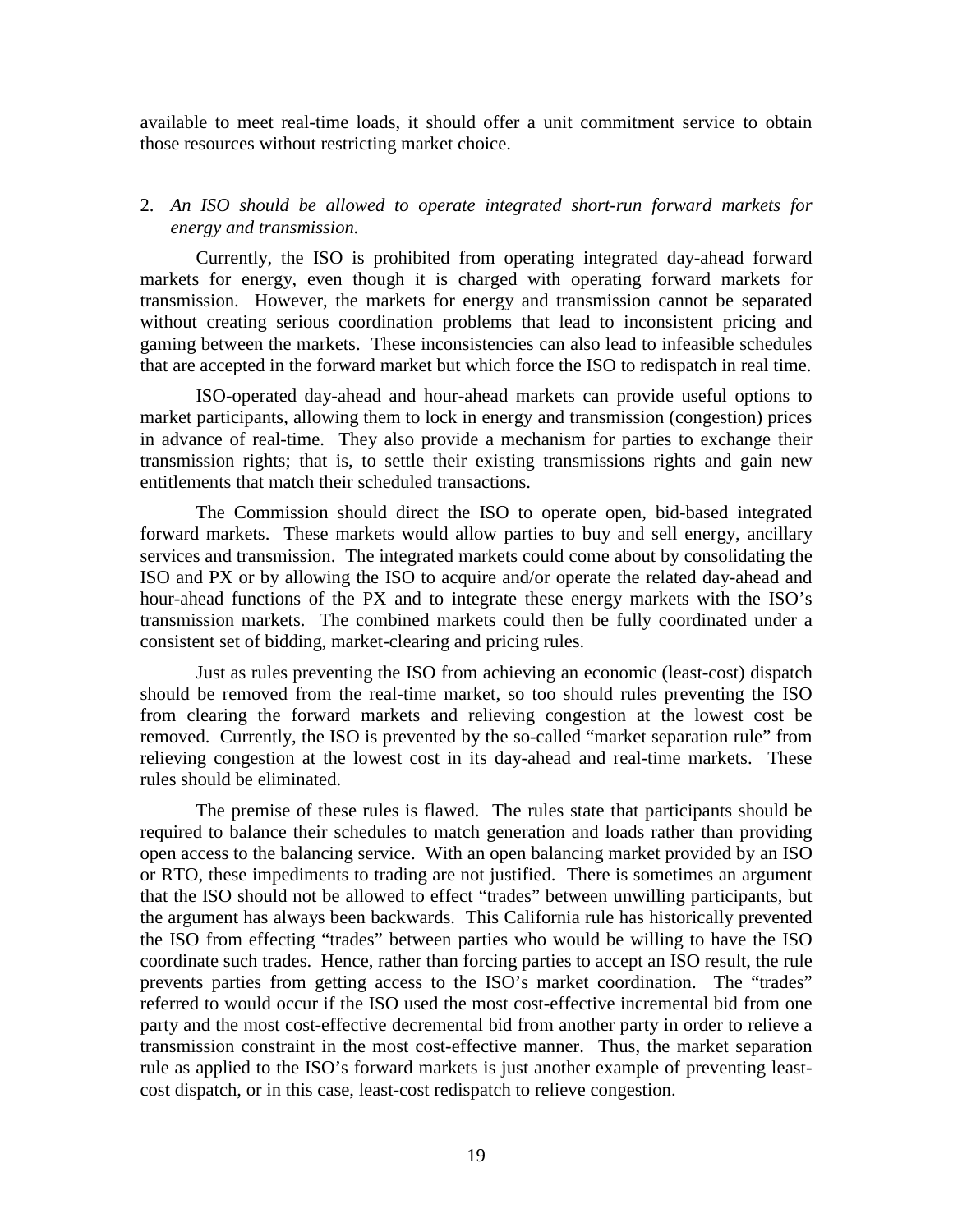Importantly in the current context, by making market participants balance their schedules and manage congestion using only congestion adjustment bids, the market separation principle is likely to require both more capacity for use by the ISO, in the form of regulation, and more capacity to be held back by market participants to manage congestion (to support adjustment bids). The market separation doctrine may therefore have been an important contributor to the capacity shortages that have periodically affected the California and West Coast markets during the past year. The market separation doctrine and the other inefficiencies built into the California market design were built on an implicit premise that there would always be lots of excess capacity to accommodate that inefficiency. It should be clear after last summer that neither California nor the WSCC can afford that level of market inefficiency.

Moreover, in the long run, the market separation rule may intensify market concentration and facilitate the ability of dominant scheduling coordinators to exercise market power. By forcing the ISO to deal with each scheduling coordinator individually, rather than pooling the adjustment bids submitted by all scheduling coordinators, the rule favors the largest schedule coordinators with the largest and most diverse portfolio of adjustment bids. Over time, the natural advantages will concentrate the market, forcing the ISO to deal with the most dominant schedule coordinator(s) while leaving smaller entities at their mercy. Given its concerns about market power, the Commission should direct the ISO to eliminate the market separation rule and its companion requirement that parties submit only balanced schedules.<sup>29</sup>

Once the ISO is free to use all the bids to achieve a least-cost redispatch to relieve congestion, it can then use that redispatch to deal with all of the congestion in each market. Currently, the California ISO does not solve all congestion in its forward markets, because the market separation rules make it very difficult to do so. Thus, in its forward markets, the ISO uses adjustment bids to relieve only the congestion between existing zones (inter-zonal congestion) but does not attempt to resolve congestion within each zone (intra-zonal congestion). The result is that the ISO is forced to approve schedules in the forward market that it knows are infeasible and that will require it to solve through redispatch in the real-time market. (Note that balanced schedule requirements and restrictions on access to the real-time market would only exacerbate the ISO's real-time redispatch problem.) Further, the ISO's inability to address intra-zonal congestion in the forward markets means that the prices in those forwards markets do not reflect the marginal cost of all of the congestion. The price signals are misleading. At best, they tend to encourage scheduling parties to overschedule the grid in the forward market, causing further intra-zonal congestion that cannot be solved until real time. At worst, they create opportunities for artificially creating congestion that the scheduling parties must be paid to relieve. The Commission should therefore direct the ISO to use the voluntary bids submitted in each market to relieve all congestion in each market, and to do so at the lowest as-bid cost.

If the ISO is to be successful in dealing with congestion in the day-ahead forward market, the model it uses for evaluating congestion must reflect the full complexity of the

<sup>&</sup>lt;sup>29</sup> If our understanding of the CAISO software is correct, the elimination of this restriction would be easy to implement, as the software relaxes the balanced schedule constraints in the solution process.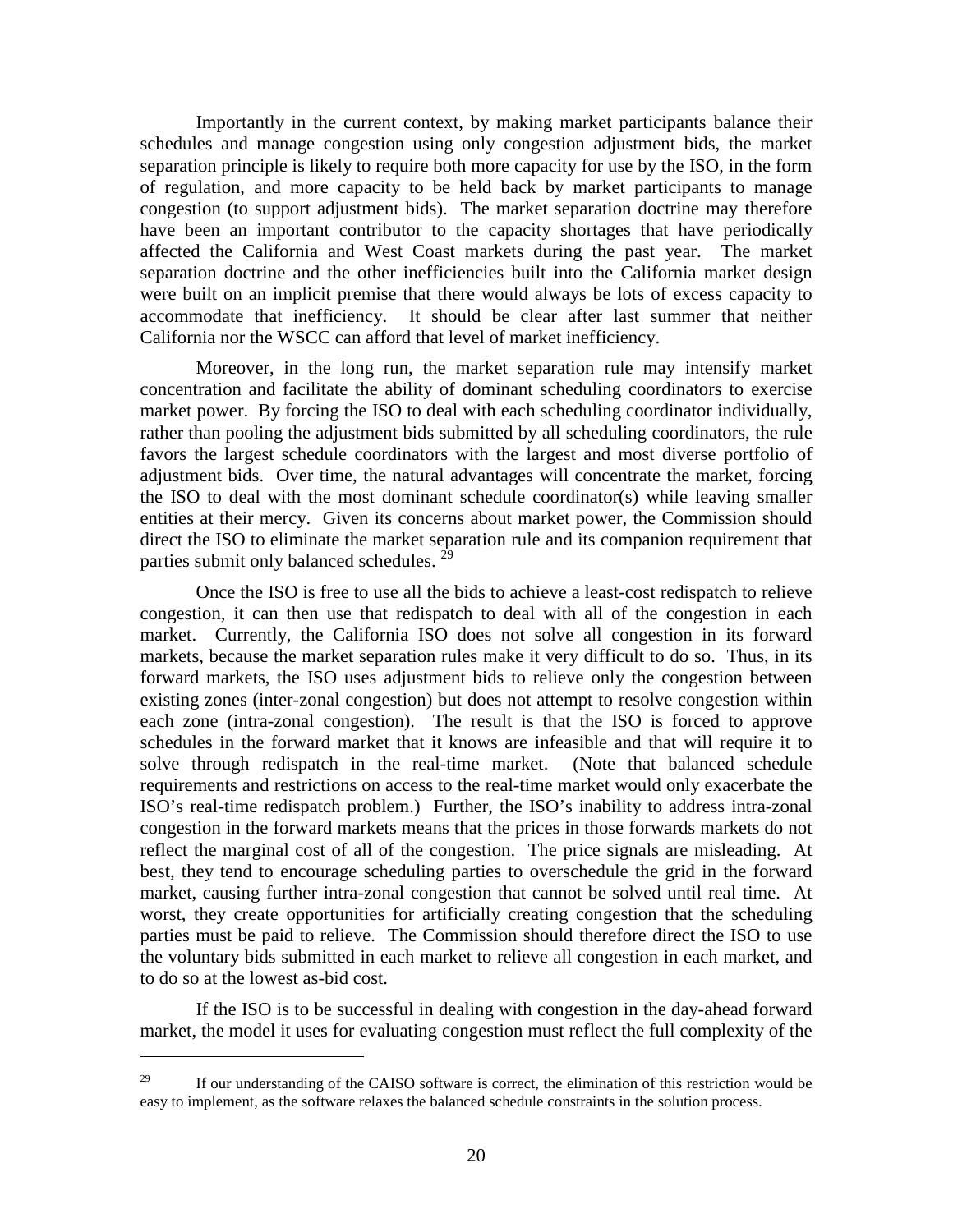grid. Recent "reform" proposals from the ISO and urged by some stakeholders would make this impossible. Instead, they would require the ISO to create and use a simplified "commercial" model of the grid that ignores important constraints. If the ISO used this unrealistic model in the real-time market it could endanger reliability; if it used the model in the forward market, it would guarantee that schedules approved in the forward market could still be infeasible because important constraints had been ignored. There is no escaping the realities of the grid. The ISO should be allowed (required) to use realistic models of the grid when evaluating congestion. Whatever level of modeling accuracy is required to maintain reliability in real time should be applied in the forward markets to ensure feasible schedules and consistent pricing.

## 3. *An ISO should use locational marginal pricing to price and settle all purchases and sales of energy in its forward and real-time markets and to define comparable congestion (transmission usage) charges for bilateral transactions between locations.*

The Commission will recall that several months before the California ISO and the Commission became preoccupied with the high prices produced by the California market, the Commission had already found the ISO's congestion management system to be "fundamentally flawed" and in need of comprehensive reform. Because the congestion management system implicates many other aspects of the overall market design, the ISO management's process for congestion management reform eventually grew into a comprehensive market redesign process. However, the most fundamental reform needed by the market design and the congestion management process is to get the prices right. The California zonal system is fundamental flawed because it cannot get the prices right. It is time for the California market to solve this fundamental problem by moving to nodal locational marginal pricing.

The Commission appears to have concluded that the ISO can satisfy the need for comprehensive reform of its congestion management system by simply creating a few more zones. The ISO Staff has so far steadfastly maintained that with these new zones, all will be well. It promises to model the system periodically to make sure that its zones remain sufficient and to revise its zones in the future when and if needed. This is the same argument used since the beginning of restructuring in California. It has been an illusion and a license to maintain a fundamentally flawed concept.

The zonal experiment has failed and it must be replaced. It is the source of persistent gaming, infeasible schedules, and poor locational signals. It encourages overscheduling of constrained transmission, fosters market power and muffles the price signals that loads need to respond to high prices. It requires side payments to provide an economic incentive for generators to follow redispatch instructions, but the requirement to make these payments creates gaming opportunities that have been exploited by some generators. It requires constant ISO intervention to offset the poor price signals while forcing the ISO to become increasingly entrenched in centralized resource planning and acquisition schemes. Even when it is not struggling with inadequate supplies, the ISO must still struggle with operating the system, because getting the prices wrong ensures that generators have incentives that will be inconsistent with what the ISO needs them to do to maintain reliability. The experiment has failed, and it is time to end it.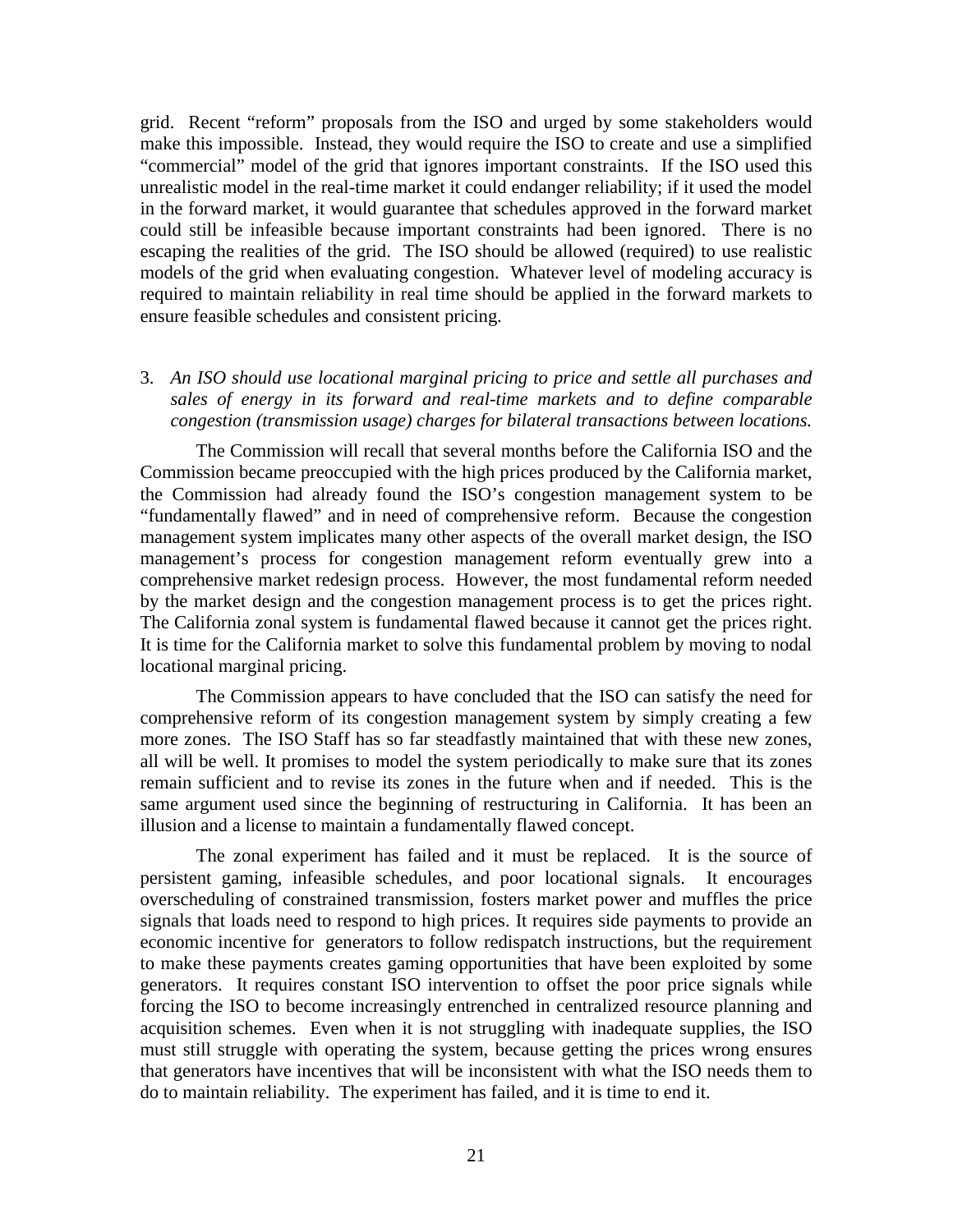The ISO's most recent congestion management reform proposals anticipate that there might be at least eight new zones (now called "local pricing areas" or "local reliability areas"). The creation of these eight new zones is a positive step, but it should be understood that it will only mitigate, not eliminate, California's recurrent problems with infeasible schedules and intra-zonal congestion. It is important to recognize, moreover, that the creation of eight new zones will likely greatly exacerbate the problems associated with the current form of the adjustment bid based congestion management system. As a result, the ISO Staff has maintained throughout the congestion reform process that it must have additional mechanisms to relieve the new "inter-zonal" congestion between these new zones and the existing zones.

To address this need, the ISO Staff proposed (but the ISO Board rejected) a new two-dayahead process to select resources in each new LRA. These resources would be required to schedule in the day-ahead market enough energy to ensure that all expected intra-zonal congestion within, and any inter-zonal congestion into each LRA would be relieved. Apparently, the Staff had concluded that reliance on the adjustment bids in the day-ahead market would not be sufficient to relieve all of the congestion, because the market separation rule would effectively limit the number of bids that the ISO could use to relieve constraints at each inter-zonal interface. Thus, an accumulation of flawed rules and their perverse interactions have made the market virtually unmanageable using market processes, forcing the ISO to rely increasingly on command and control measures. More seriously for consumers in the short-run, the combination of eight additional zones and the current adjustment bid congestion management system could pull additional capacity out of the day-ahead markets, increasing the capacity shortage, at a time when there is no excess capacity to subsidize this inefficiency. Retention of the adjustment bid congestion management system and balanced schedule requirements across additional zonal interfaces could give rise to market conditions that would make the outcomes in the California electricity market during the summer of 2000 look good in comparison.

The Commission should not rely on the ISO's assurances that just a few more zones will capture all of the commercially significant congestion within and into California. Such claims have been made before and been proven incorrect. Experience everywhere is that congestion patterns are not stable, and new constraints will arise frequently. Studies of PJM are particularly instructive about the general phenomenon. Last year's constraints are poor indicators of the constraints that are binding this year.<sup>30</sup> And this year's constraints will prove equally poor indicators of the constraints that will be binding next year. As new generation is added at various locations, the congestion patterns will change, and when fuel prices and hydro conditions change, the pattern will change yet again. Trying to predict and lock in the commercially significant constraints, and to define pricing zones around these predictions, is a recipe for getting the prices wrong.

<sup>30</sup> See, Andy Ott, "Can Flowgates Really Work? An Analysis of Transmission Congestion in the PJM Market from April 1, 1998 to April 30, 2000," September, 15, 2000. A soon to be published extension of the Ott study of the PJM market shows that during 2000, there have been over 130 new binding constraints that have not been binding in previous years.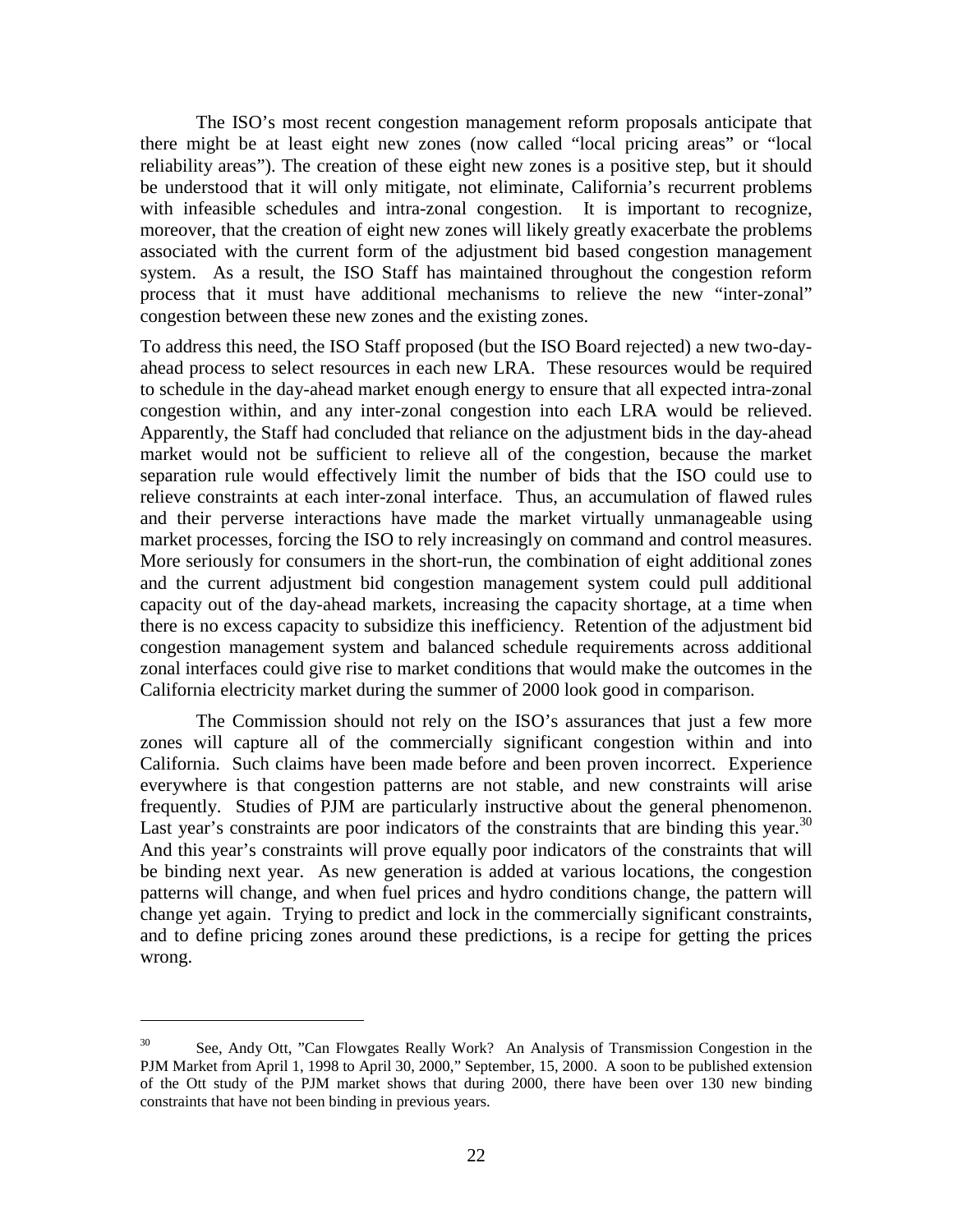At a minimum, the Commission should direct the ISO to determine and post nodal prices using locational marginal pricing and to use those LMP prices to settle with all generators. The LMP prices should be used in both the forward and real-time markets operated by the ISO. This will eliminate the need for constrained-on and constrained-off payments for redispatched generations, thus eliminating the "constrained-on gaming" and "constrained-off gaming" that have plagued the ISO congestion management markets. LMP pricing will ensure that generators are paid the market-clearing price at their location without having to withhold capacity or guess the market-clearing price. The strategy of drawing the generators into accepting less than the market-clearing price has not worked, and California can't afford the inefficiency any longer. Efficient nodal pricing will send the right price signals for short-run operations and will reinforce what the ISO is trying to do to manage congestion and maintain reliability. The efficient prices will also provide the right signals for long-run investments, obviating the need for ISO restrictions on new generator interconnections. Getting these prices right is the foundation for relying on market-based decisions.

Appropriately metered loads should also have access to the nodal prices at their locations. Giving the right price signals to these loads will enhance the effectiveness of demand response programs, which in turn will provide more efficient prices and help mitigate market power.

For loads without appropriate interval meters, monthly averaging will still be a necessity, and the value of mapping individual loads to individual pricing buses may be limited. However, the prices charged to these loads should be determined as the weighted average of the nodal prices in their pricing area. The choice of each "pricing area" is a matter of retail rate design. At the highest level of aggregation, the area may be the traditional utility service area. Alternatively, the State can be guided by the ISO's studies, such as those used recently to define new local pricing areas. How these areas are defined, and how often, can be determined by the respective state rate-making authorities working with the ISO.

## 4. *An ISO should offer tradable point-to-point financial transmission rights that allow market participants to hedge the locational differences in energy prices.*

Once market participants are exposed to locational price differences and point-topoint congestion charges, they will need tradable transmission rights that allow them to hedge these locational differences and congestion charges in order to obtain *ex ante* price certainty for their transactions. Point-to-point FTRs will be necessary to support a nodal LMP system.

 The current FTRs are not point-to-point but are rather defined across specific inter-zonal interfaces. With the addition of at least eight more zones (LRAs) within California, the existing FTRs would have become increasingly unworkable. The existing FTRs are essentially a form of financial flowgate rights, and the addition of new zones would force market participants to struggle with the need to obtain multiple flowgate rights for each transaction, given the loops within and around the California grid. The ISO and stakeholders were only beginning to recognize the problems of changing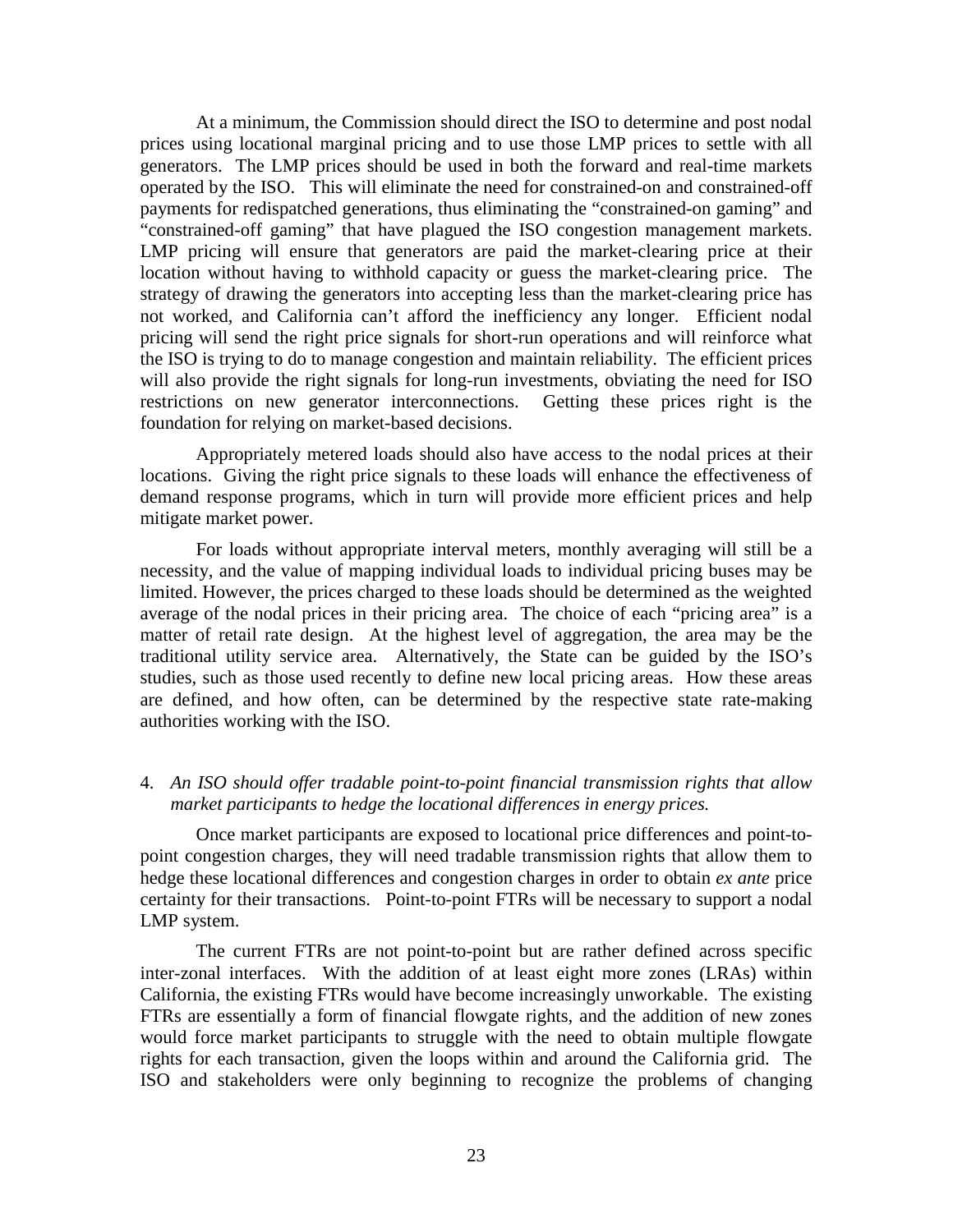distribution factors last Spring when they were overwhelmed by responding to the high price conditions. No clear solution to this problem has been proposed.

The basic problem is that market participants will not be able to predict the power transfer distribution factors that will apply when the ISO solves congestion in real time. This means that participants will not know in advance how the flows of their planned transactions will disperse across each flowgate (inter-zonal interface) and hence will not know how many flowgate rights to acquire at each flowgate to hedge any given transaction. Essentially, this means that there can be no complete long-term transmission rights in the California market. If the ISO continues its current course, flowgate rights will become, at best, illiquid partial hedges, unless the stakeholders convince the ISO to pretend the rights are full hedges and agree to subsidize the difference. If this happens, the price signals will continue to be wrong, as scheduling parties are encouraged to schedule transactions that are infeasible, because their "full" hedges will have been subsidized against the redispatch costs that their transactions impose on the ISO and other market participants.

The Commission should direct the ISO to redefine its FTRs as point-to-point financial transmission rights. Point-to-point FTRs would remain viable no matter where or how many constraints occur and whether or not "new" constraints arise between the points. They would remain viable no matter how the PTDFs changed.<sup>31</sup> Hence, participants could obtain effective hedges on a long-term basis, without fear that their FTRs would leave them unhedged when grid conditions changed.

Moreover, the Commission should direct the ISO to define FTRs in the form of obligations as well as options and to formulate an auction format in which generators can offer such counter-flow FTR obligations, creating a forward counter-flow market for congestion management such as that currently found in PJM (through its monthly auction) and New York (through both its monthly reconfiguration auction and longerterm auctions). This would be consistent with the Commission's goal of eliminating barriers to efficient forward contracting.

## 5. *An ISO should simultaneously optimize its ancillary service markets and energy markets.*

Experience in New England and California have now amply demonstrated that the short-run markets for regulation and operating reserves must be fully coordinated with the short-run markets for energy. Ideally, these markets should be simultaneously optimized and their pricing rules made consistent. This will ensure that generators receive efficient market-clearing prices in each market and are neither forced nor

 $31$  Maintaining each FTR's full hedging ability may require that when there are transmission outages, full FTR funding be maintained even if congestion rentals for a given settlement period fall short. In such cases, the rules could require that FTR funding be reduced *pro rata*, or they could require that surplus rentals from other settlement periods be carried over to fund deficit rentals in other periods. Ideally, transmission owners could be provided a performance incentive for efficient maintenance, while holding them financially responsible for making up any revenue shortfalls in funding the FTRs when lines are down.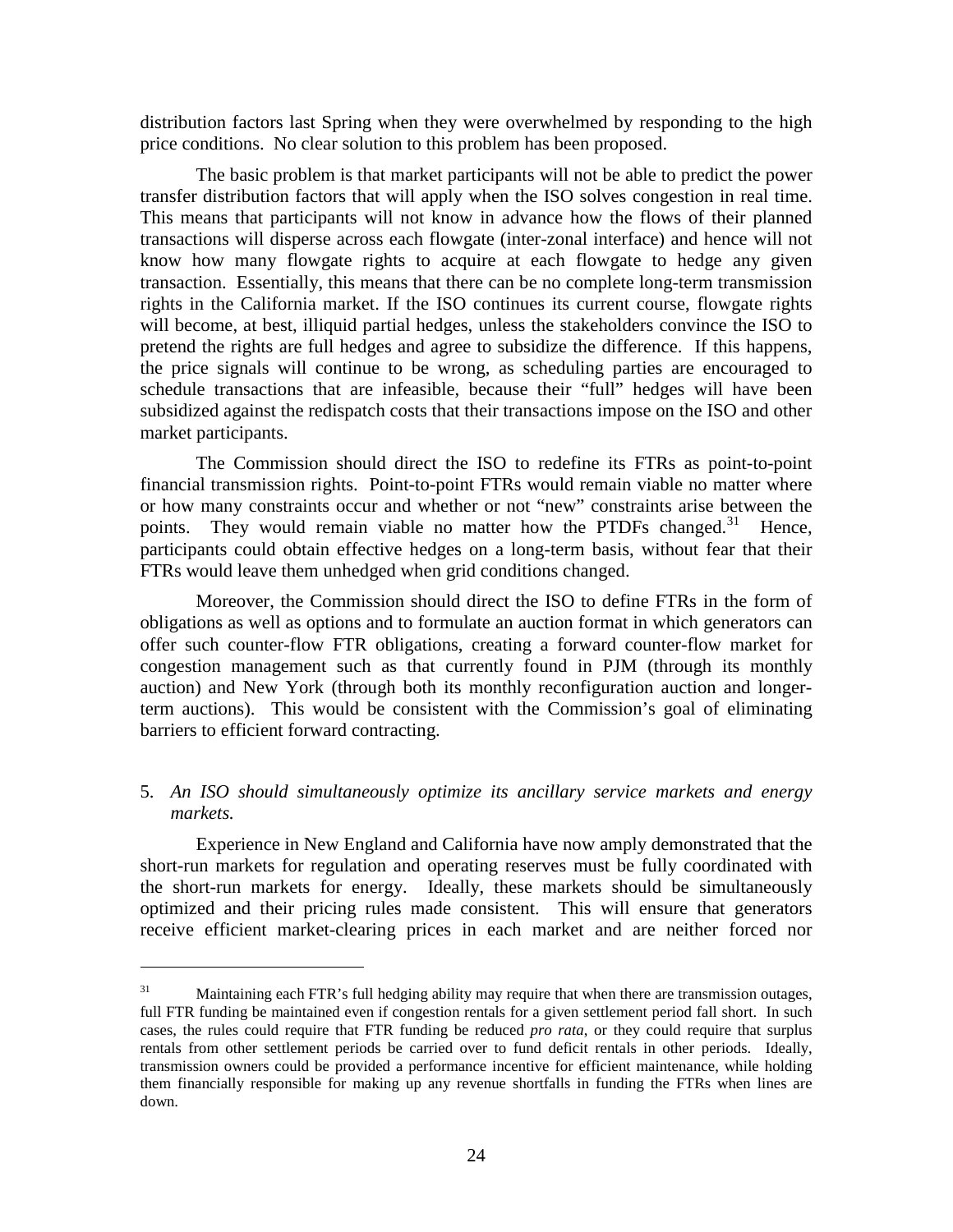encouraged to guess at which market would be the more profitable venue. By optimizing these markets simultaneously, the ISO will ensure that the mix of resources chosen for energy and ancillary services will be the lowest overall cost, given the available bids. By using consistent pricing, generators will be assured that their cost recovery and potential for profits will not be adversely affected whether they are chosen to provide energy, provide regulation or spin, or withheld to provide reserves. If generators are paid consistent market-clearing prices in each market, they will not have to guess the market price or risk bidding mistakes. Instead, generators will have an incentive to bid their marginal costs.

Simultaneous optimization and the associated price cascading are not complicated in principle and can be made to work reasonably well in practice to eliminate perverse bidding and scheduling incentives. Simultaneous optimization and price cascading (and the rational prices they would give rise to) would also permit the CAISO to implement a two settlement system for ancillary services that would avoid paying generators once for reserves in forward markets and again for energy in real-time markets.

## 6. *The ISO should collaborate in rapidly expanding the capability to include demand side response for energy and ancillary services.*

The least controversial reform of market design would be to implement all the changes needed to allow for demand side response in the face of higher prices. This should include changes both in the wholesale market mechanisms to allow for demand side bids in the day-ahead markets and, for properly metered and controllable loads, in the real-time market. In addition, retail rate designs under the control of the California Public Utilities Commission (CPUC) should be such that customers who choose can see the wholesale price and respond to higher prices by reducing their demands. Prices for usage should be based on the market-clearing level. Retail prices in California that are below the cost of fuel, subsidize electricity consumption in California and raise both electricity and gas prices throughout the WSCC. Any rebates should be in terms of reduced connection costs or in some other manner to break the link between average and marginal rates.

Slightly more controversial, but equally important, would be to introduce the same type of demand response for reserves and ancillary services. Not all reserves are equally valuable, and there has always been some tradeoff between reliability and cost. The traditional procedures that embodied this fact have been replaced by rigid requirements in the new market that have the effect of forcing prices to very high levels, much higher than the reserves or the energy are really worth. The Commission has already addressed this issue in principle in the context of recent proceedings regarding the Northeast ISOs.<sup>32</sup> The same arguments apply to California. The reality is that on its worst high load day, the CAISO is purchasing enough capacity to meet load, provide a large amount of regulating capacity, maintain sufficient 10-minute reserves to cover the

<sup>&</sup>lt;sup>32</sup> For ISO New England, see for example, Federal Energy Regulatory Commission, "Order Conditionally Approving Congestion Management and Multi-Settlement Systems," Docket No. EL00-62- 000, June 28, 2000.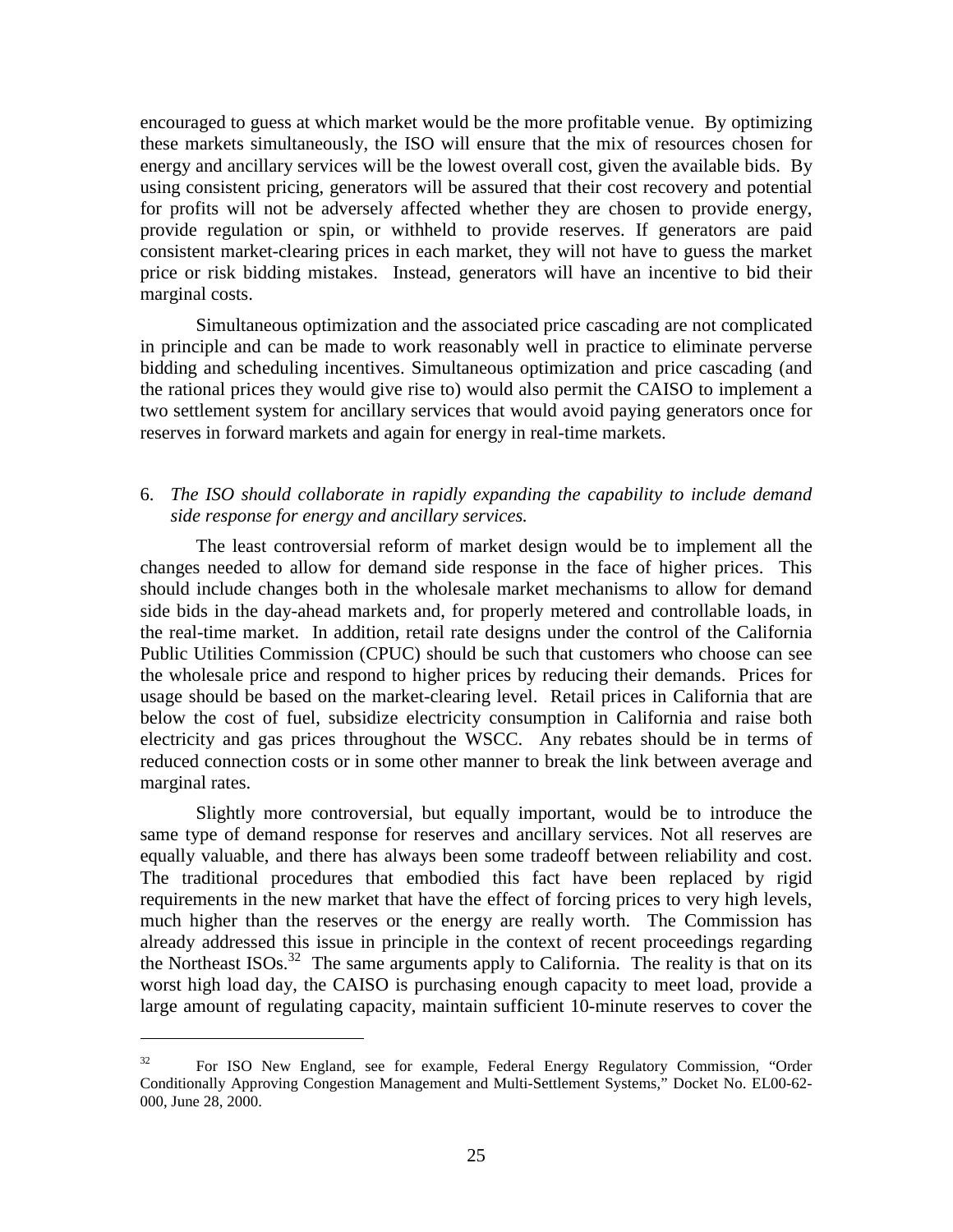largest single generator outage contingency, and maintain what appears to be another couple thousand mega-watts of extra reserves. The couple of thousand mega-watts of extra reserves have value and contribute to reliability, but they may not have sufficient value to treat their acquisition as a requirement at any cost in potential shortage situations. The CAISO should eliminate absolute reserve requirements in excess of the largest contingency and implement a demand curve, reflecting reserve shortages in dayahead and real-time prices.

#### **TRANSITION RULES**

Pointing to the preferred market design is necessary. A Commission direction to the CAISO to produce a filing that filled in the details would be essential if such a design is to be embraced before events force the road to reform to reverse the course towards greater reliance on markets in a return to cost-of-service regulation, or worse. Furthermore, it is essential to have some framework to evaluate any transition steps, if nothing else to make sure that the transition is headed somewhere that we want to go.

However, knowing the eventual market design goal is not enough. As the Commission has recognized, there is an immediate need for action now to mitigate the most serious impacts in the California market.

Furthermore, it is no longer possible to work with a clean slate. The experience of the California Summer of 2000 was too searing. The political process is now well engaged and there are many proposals for reform that work in opposition to each other or move away from the long-term goal. Faced with this reality, the transition must be considered in terms of the degree to which it meets various objectives.

One proffered objective is ensuring the "protection of consumers." Average prices have been judged to be "too high." The immediate steps going forward seek to guarantee reliable service at an average price to the final consumer that is deemed to be low enough, as well as "just and reasonable." Any transition proposal must address the degree to which it envisions, or even seriously risks, a repeat of Summer 2000.

However, more is required if there is any hope of making the immediate steps a real transition, rather than an *ad hoc* implementation of endless experimental regulation. The transition rules must incorporate as much of the critical market design features as possible along with an internally consistent method of moving from the old to the new. Hence, any transition framework should include explicit consideration of how well it is likely to work in a market setting and how it will ensure a transition to an efficient, workable market.

Consistent with the Commission's policy orientation towards a market approach, transition rules should be biased towards reliance on voluntary commercial transactions. The Commission can mandate market rules, structure and incentives. But it must rely on the incentives for performance. This creates problems given the evolution of the California market. The initial decisions peculiar to the California restructuring have produced new ownership patterns and contractual obligations. These embody public policy commitments made in restructuring that may have been ill conceived, but nonetheless have created obligations in place.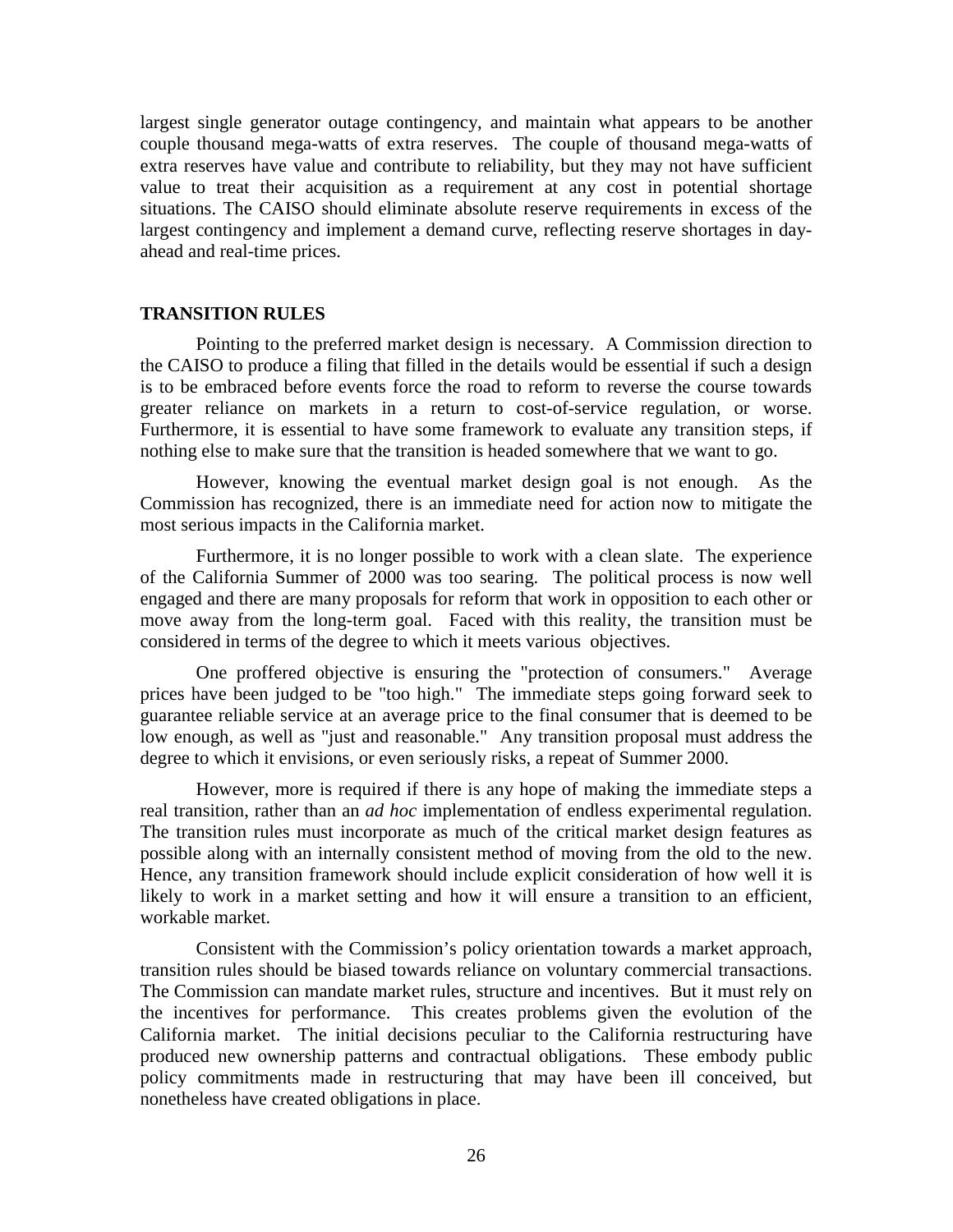Immediate consumer protection is a debate about how to ensure just and reasonable average prices. When prices are high, there are typically two competing explanations. One is the exercise of traditional market power, the other is shortage that produces high prices through simple competition when demand exceeds supply at lower prices. Untangling the mess in California to distinguish the market power effects from the scarcity effects is difficult. Whatever the source of the high prices, there is the same general flow of the money away from customers and towards suppliers. At the margin, we can have different views about the true opportunity cost, but on average some part of the high prices is a rent transfer from customers to suppliers of electricity, suppliers of natural gas, holders of environmental permits, and so on.

By contrast, markets and their magic are all about what happens on the margin. Transition to a market requires that the market design allow for proper signals for marginal decisions and investments. The desired remedies of greater demand responsiveness, new generation entry and greater operational efficiency all build on the idea that the market participants face incentives that reflect the true opportunity costs at the margin.

Immediate adoption of a number of the key elements of the long-term market design would help in the transition. For example, consolidation of the responsibility for short-term market coordination and reliability management under the CAISO would allow other reforms to proceed. Introduction of better mechanisms for demand side bidding on the energy market would incorporate a reform that all agree is necessary to operate a market and moderate price spikes. Introduction of a demand curve for reserves would better reflect the reality of how electric systems have always been operated but translating that into the context of market bidding and pricing. Allowing the CAISO to perform an economic dispatch that simultaneously optimizes the energy and ancillary reserve markets would remove some of the perverse incentives that lead to pricing anomalies and probably reduce the need for capacity devoted to regulation and supporting adjustment bids. All this could and should be done expeditiously, and need not take a long time.

These changes could only help, would not cost much, and would work both in the short run and the long run. The Commission should not hesitate to direct these changes. However, it is uncertain what their short-term and long-term impacts on the wholesale price level would be, particularly given the additional uncertainties involving gas prices, demand and hydro energy supply. Other remedies are targeted directly at lower prices. These other remedies that might be part of a transition are much more problematic. Here we consider the impacts of taxation, price caps, bid caps, and forward contracts.

## **Taxation**

To the extent that the problem in California is perceived to be that small customers are paying market prices, and market prices are too high, any source of money could be used to reduce the financial impact of the customers' bills even though the customers continue to consume the electricity. An emphasis on taxation to ease the transition would put the focus on the money and not on distortions of the market rules. Hence, the use of tax dollars to reduce the impact of higher market prices could have a significant impact.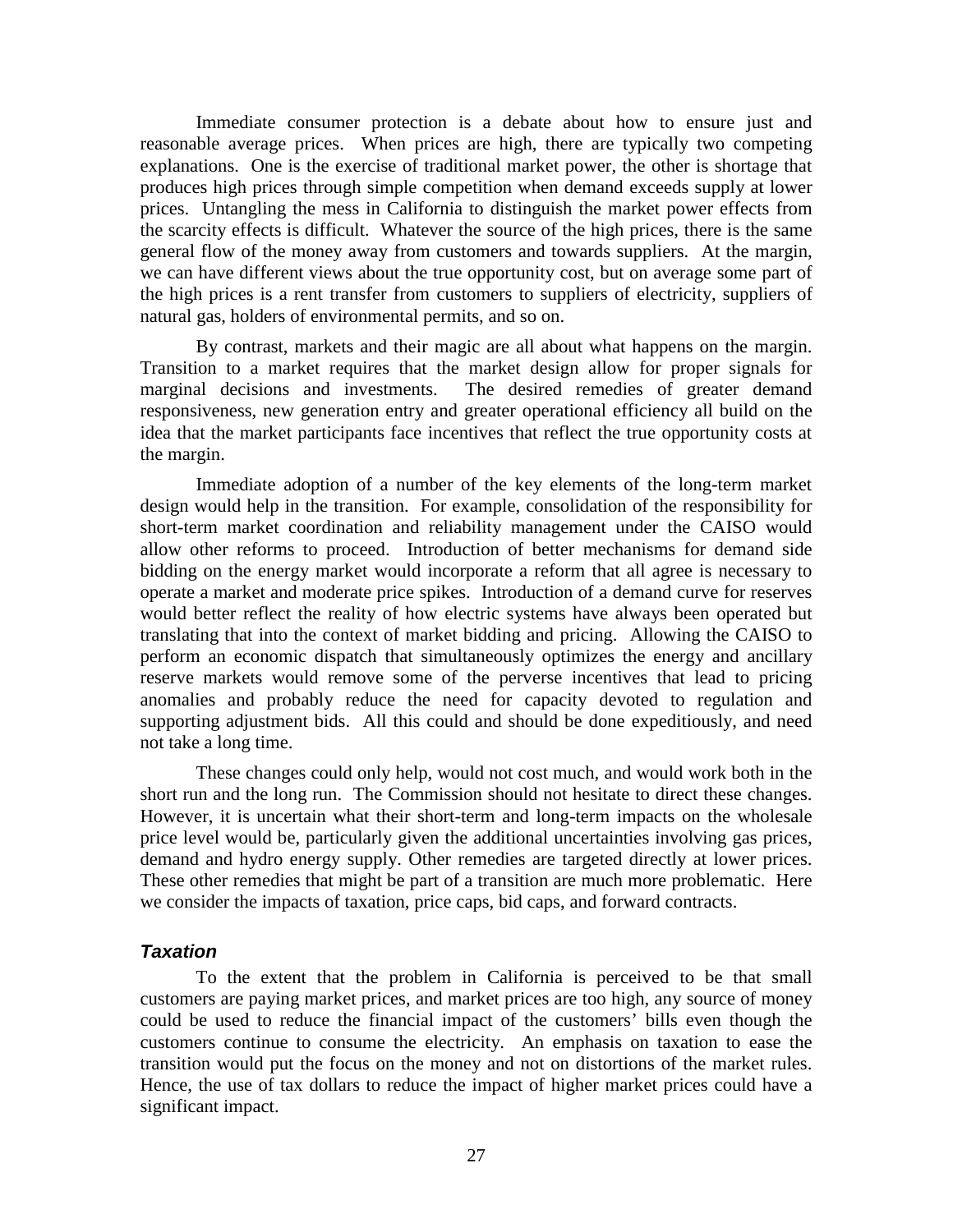Paying taxes is not voluntary, but the burden of the increased taxation would be relatively less when viewed as a part of total income rather than of electricity consumption. Other things being equal, the distorting effects of broadly based taxes are generally viewed as less than those that are more concentrated. Hence, taxing everyone is better than taxing only one sector of the industry. Furthermore, the transfer from taxpayers to electricity consumers would probably not be neutral. The incidence of taxes is not likely to be the same as the incidence of electricity consumption. The payments to consumers might be further limited to only those small residential customers and on a basis that is not related too closely to individual electricity consumption decisions.

There is some precedent in California for considering use of general tax revenues to support the transition in electricity restructuring. At a minimum, this would be a way for the state legislature to address directly some of the problems created by the defects in the original restructuring law and policy. Furthermore, to the extent that such revenues are available, this would be an approach to addressing the overhang of costs from high prices seen in the summer of 2000.

On the other hand, if the source of the problem is high costs for gas and emission allowances and capacity shortages, subsidizing electricity consumption in California could largely serve to further elevate gas and allowance prices, while elevating electricity prices throughout the WSCC.

#### **Price Caps**

The transition remedy of price caps does not meet the second objective because it does not allow for this operation of the market at the margin. Setting aside the many difficulties of defining, implementing and enforcing price caps, if a price cap can be enforced and is low enough, it will mitigate the average payments by consumers and reduce the flow of money to the suppliers. But the price cap will exacerbate all the other problems that require incentives at the margin. In the end, either this is a policy that requires load curtailment and reduced reliability or, as we have seen, this will drive the CAISO to find mechanisms where it enters the market to make arrangements for supplies that cannot be obtained under the incentives of the price cap. At best, this will put the CAISO in the role of being the vertically integrated supplier of more and more services. At worst, it will undermine the intent and effect of the price cap.

Price caps might be useful as temporary circuit breaker protection to keep peak prices from reaching very high levels, but not as a way of keeping average prices low. Witness the experience of Summer 2000 with falling price caps accompanying rising average prices. In effect a price cap attempts to reduce the flow of money from consumers to suppliers. It seems simple, but this is deceptive. Price caps have a long and unhappy history. The history says that either of two things can happen. One, we eventually abandon the price cap, but only after enduring substantial costs that defeat its main purpose and make the eventual transition to the market even more expensive and more difficult. Or, the regulatory system accommodates more and more ways to work around the price cap to create all the worst features of cost-of-service regulation going forward. The U. S. experience with the former path is best illustrated by oil and natural gas markets in the 1970-1980s. The unhappy experience with the latter path can be seen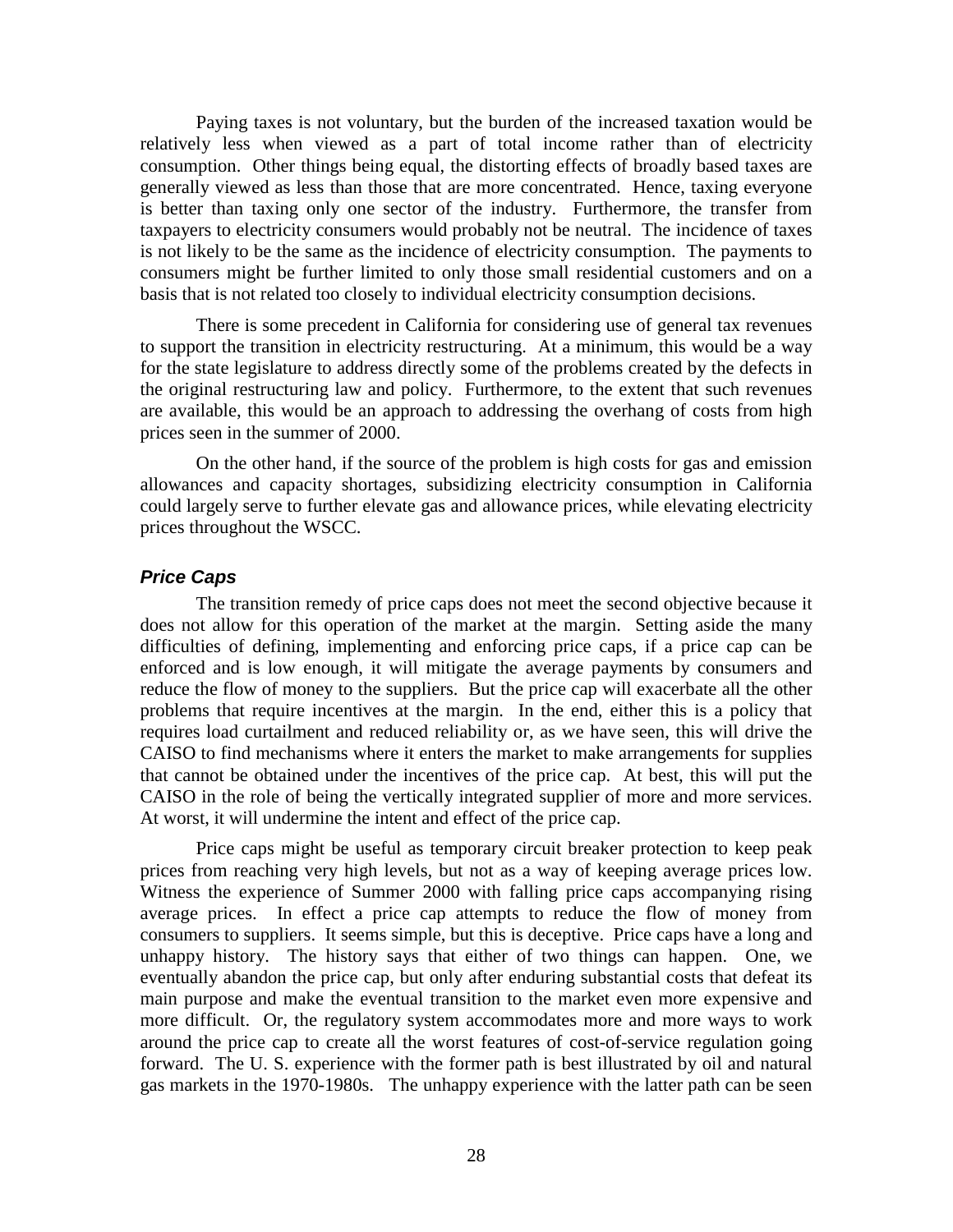in electricity markets in the 1980-1990s, which prompted electricity restructuring in the first place. Going back is not the way forward.

## **Bid Caps**

 $\overline{a}$ 

A bid cap is not the same thing as a price cap. If the cause of market turmoil and high prices is the exercise of traditional market power, then it must be that capacity is being withheld from actual use to supply energy or reserves in the final dispatch. Note that this is not the same as asking for and receiving a high price for capacity that is eventually made available in the final dispatch, i.e. being paid the market-clearing price. If the generation capacity is actually used, high prices must be driven by shortage. Traditional market power entails ultimate withholding.

The bid cap approach would be to identify those suppliers that are withholding in this way and impose on these suppliers an obligation to offer most or all of their capacity into the market at no more than a bid cap.<sup>33</sup> This is intended to remove the ability to withhold, but not require any other changes in the market. In particular, if the true market-clearing price is above the bid cap, then the supplier would receive the market price. If the market-clearing price were below the bid, then the supply would not be called because it would not be needed.

By design, a bid cap differs from a price cap in order to make it compatible with a market and market-clearing price. Hence, when traditional market power can be identified, the bid cap provides a targeted means for mitigating market power. And this mitigation procedure would be compatible with the rest of the market design during the transition. Even bid caps can require difficult evaluations of why generation is not available in the market, was a particular outage avoidable, was the unit brought back as quickly as possible, and so on. Hence if the market power were likely to persist in the long-run divestiture might be preferable to continued reliance on bids caps.

Of course, compliance with the bid cap is not voluntary. The justification for the deviation from the principle of voluntary participation would be a finding of market power. Presumably the restructuring rules were never intended nor could be construed as providing a foundation for protecting the exercise of market power. Furthermore, to the extent that the bid cap is not set too low, the bid cap compels no more than that the existing generator surrender its market power, not that it surrender the normal profits it would earn under the competitive market assumption. The bid cap is selective, and does not apply to new entrants or those who do not have market power.

Bid caps could be an important part of the transition rules. They would not be easy to administer, but they would be much easier to administer than would price caps. However, the very attraction of bid caps means that the effect is limited to mitigating traditional market power. By contrast, if the real cause of high prices is high costs and capacity shortage, where demand outruns supply, then bid caps would not significantly reduce the market-clearing price. The market price would still be set at a high level by some entity lacking market power and not subject to the bid caps. Bid caps would be

 $33$  The design of a bid cap is easiest in the case of thermal plants. The question of hydro suppliers that exercise market power might require some other mechanism.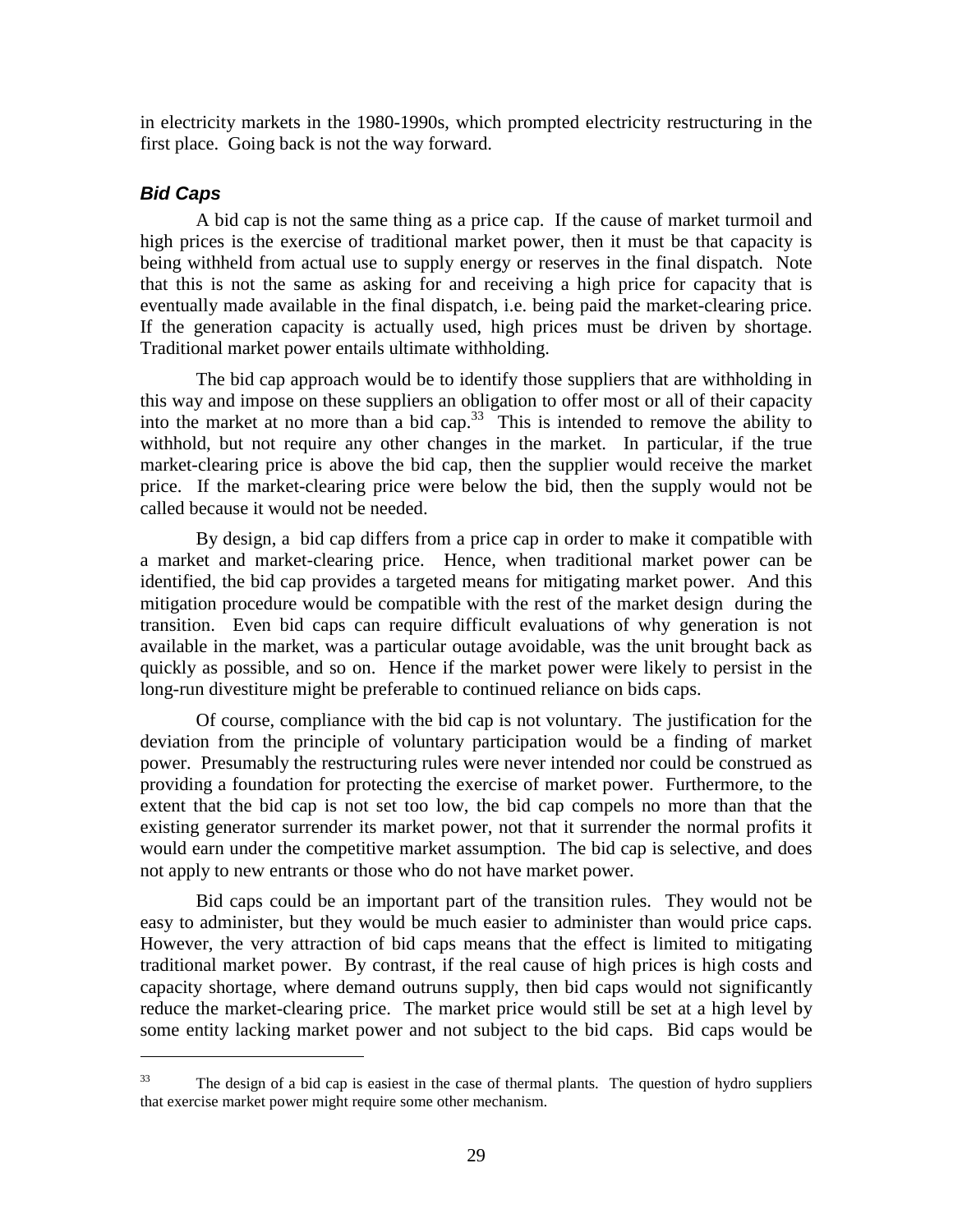effective in mitigating traditional market power; they would not be effective in lowering prices in a shortage condition.

## **Forward Contracts**

 $\overline{a}$ 

An alternative transition tool that has been prominent in other electricity restructuring efforts has been the vesting contract. The basic idea would have been simple had it been applied in the divestiture process. If utilities sold generating plants, the sale would include a contract for the output of the plant at a price deemed "just and reasonable" over the life of the contract, a period set to cover the transition to the full market operation. These long-term forward contracts would a provide dual beneficial effect. First, they would help reduce or remove incentives to exercise market power in spot markets. Second, they would provide an effective hedge for customers to protect them from higher spot market prices.

The impact on market power would arise because the forward contract transfers the economic interest in the output of a generating facility from the generator to the customers. The generator continues to control production, but now the principal incentive would be to maximize the production from the plant whenever the marketclearing price exceeded costs, just the right incentive to support the competitive market.<sup>34</sup>

The impact on customers' average prices through such forward contracts is obvious. The effect would be to recycle the money on average but not on the margin. Market-clearing prices at the margin might be high, but long-term forward contracts for a significant fraction of total load could serve the purpose of mitigating the financial impact of price increases (and decreases) without giving rise to the perverse incentives of price caps. If such contracts were in place, at least for customers deemed small enough to need protection from the transition market, it could be possible to allow for a market design that provides the right incentives at the margin and allows for a self-enforcing exit from the transition stage. This would still not be trivial, however, for if the problem is in part high costs and capacity shortages it would be important to encourage consumers to reduce consumption, and thus important that consumers see the full marginal price for incremental consumption, rather than some average price that would subsidize continued consumption.

The Commission has recommended encouraging (perhaps requiring) utilities to enter into long-term forward contracts. These forward contracts would be quite different from the vesting contracts described above. In particular, the vesting contracts would have been set at the time of sale of the generation with an energy price then determined to be reasonable. The energy pricing would have been mandatory and the implicit value of the vesting contracts would have been reflected in the sale price of the generating facilities. By contrast, entering into forward contracts after the sale of the facilities is a different matter.

 $34$  Frank A. Wolak, "An Empirical Analysis of the Impact of Hedge Contracts on Bidding Behavior in a Competitive Electricity Market." International Economic Journal, 14(2), pp. 1-40. (available from http://www.stanford.edu/~wolak) See also, Richard Green, "Britain's Unregulated Electricity Pool," in M. Einhorn (ed.) From Regulation to Competition: New Frontiers in Electricity Markets, Kluwer, Boston, 1994, pp. 73-95.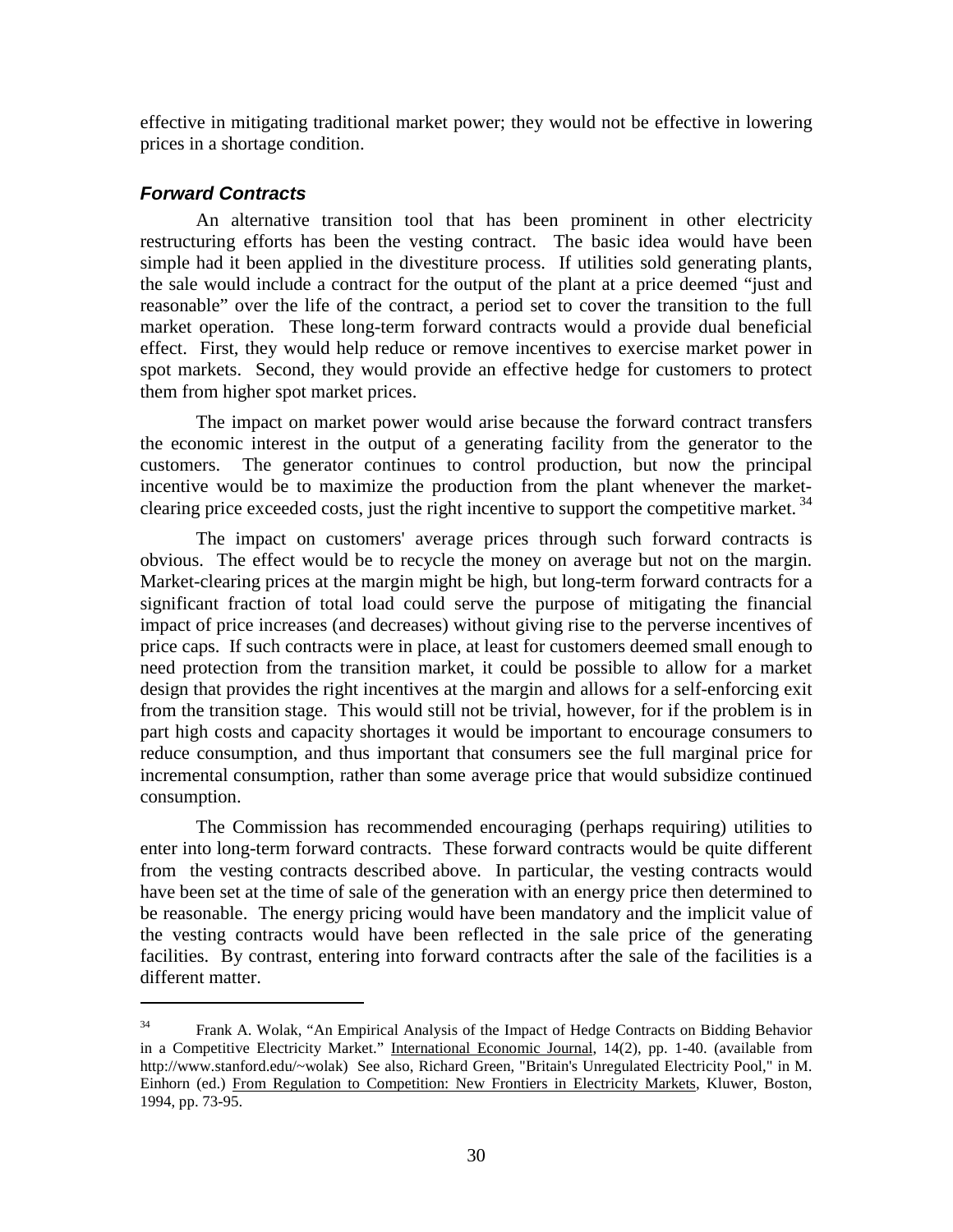One proposal suggests emulating a vesting contract by having a contract form, duration and price set in advance and approved in advance by regulators.<sup>35</sup> This suggestion would address the concern of utilities that such long-term contracts be deemed prudent so that the ultimate costs can be recovered in regulated rates charged to customers. While the prudence issue is important, it does not speak to the more difficult question of why suppliers would be prepared to sign such contracts. If the price is set low, it might appeal to regulators, but there is no reason that suppliers should agree to sign such contracts.

If generators did sign such contracts, that might be helpful. However, this could be viewed simply as evidence that the price was high enough to capture by contract the high prices that otherwise would be expected in the spot market. As a means of lowering costs to customers, this would not seem to accomplish the stated objective. It might make prices lower than Summer 2000, but it could also make them higher, even much higher, than the prices of Summer 1999, and it could make them higher than spot prices turn out to be for Summer 2001. On balance, customers might not be better off, and the utilities may be justified in their worries about the *ex post* prudence review.

If the regulatory pre-approved price is set low enough, suppliers may not sign voluntarily. What then? Inevitably there would be calls for using the power of regulation to force generators to sign the contracts. This will present many difficulties. On its face, this approach would abandon the notion of voluntary participation in economic choices. What would be the justification for such compulsion? The justification could not be traditional market power, which could be handled through bid caps. If the problem of high prices arises from high costs and capacity shortage, then use of such mandatory forward contracts would be a rejection of a market approach. In effect, we would be reversing the decisions of restructuring to date and abrogating the deals that had been made in good faith.

At a minimum, it should be recognized that tracking down the deals that have been made would involve a complicated contract chain. Many of the owners of generating plants have already sold some or all of their power forward. Presumably a new mandated obligation to sell it forward again would not be applied to these generators. Would this then mean we would have to trace the ultimate beneficiaries of the forward contracts? The contract chain of further transfers of rights to the hedges could lead to customers already hedged, so we would have to separate these from others. This would require distinctions among the beneficiaries of forward contracts. How would these judgments be made? Without voluntary participation of the parties, how could we untangle the complex contracts and ownership provisions that have evolved? Simply making the pre-approved forward contracts mandatory would not be easy or quick.

One alternative to preserve voluntary participation might be to combine the taxation and forward contract approaches. Suppose there were a class of customers, such as residential and small commercial customers, deemed to be the responsibility of the

<sup>&</sup>lt;sup>35</sup> Remarks of Commissioner William Massey (attributed to Professor Frank Wolak of the California Market Surveillance Committee) Energy Bar Association Meeting, Washington, DC, November 17, 2000.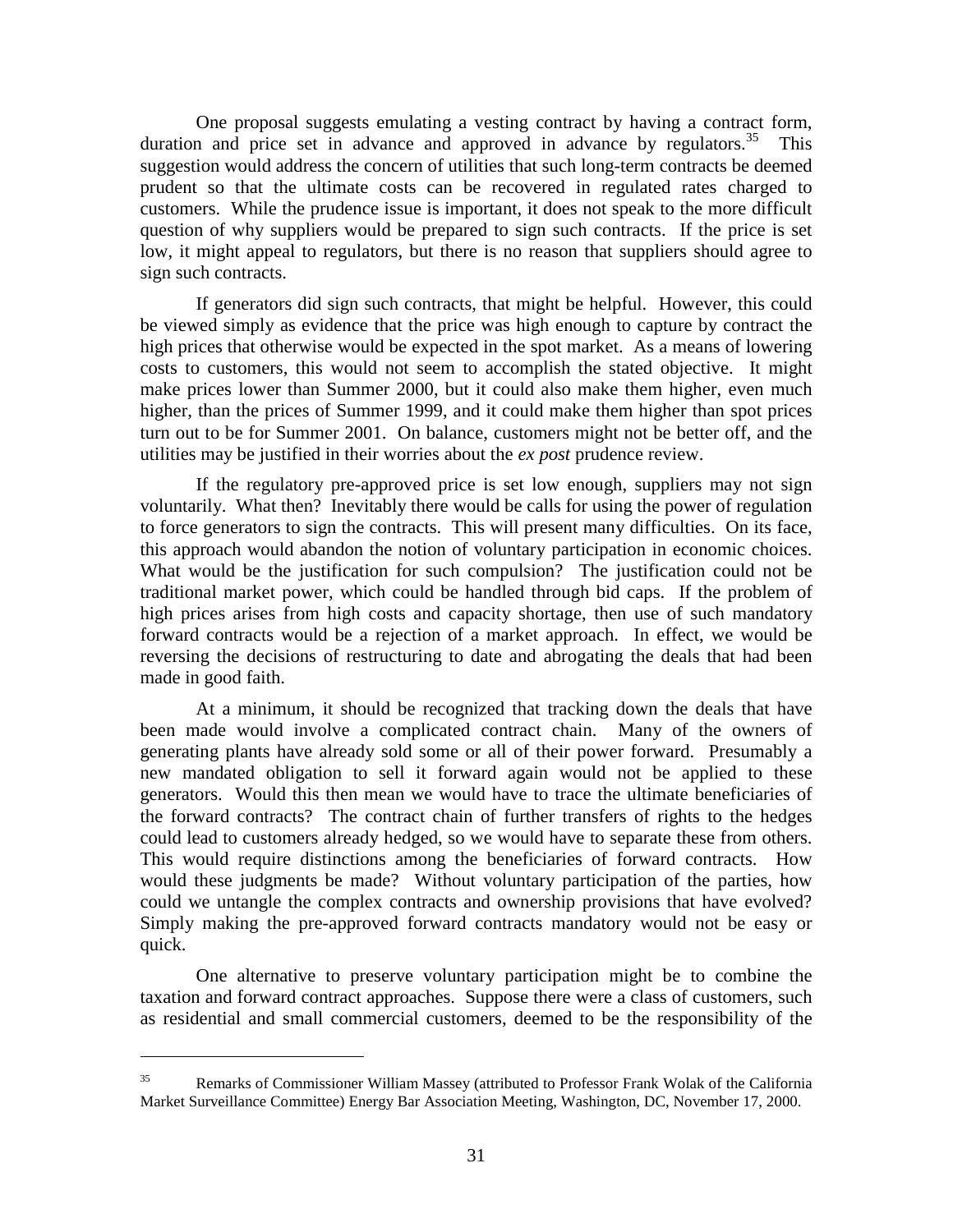utilities to arrange low cost supplies. The pre-approved forward contract would be defined. This would be defined as a "contract for difference" relative to the locational market-clearing price at the point of load defined by the utility. The utility would decide on the amount of energy to hedge under such contracts. Given the amount, the utility would conduct an auction for the payment that would be required for suppliers to sign the contract.<sup>36</sup> The source of funds for the signing bonus would be from general taxation revenues. Given a decision to have such forward contracts, this would be a means that would allow low direct average prices, market-clearing prices for incremental energy, voluntary participation by the suppliers, and a transition that would be both market oriented and consistent with the move to a more normal market operation. If tax revenues were to be employed, this should minimize the immediate payments required.

This is a way to have forward contracts. But the merits of any forward contracting at this time are far from obvious.<sup>37</sup> Simply put, in a seller's market, pushing buyers to sign long-term contracts runs a greater risk of paying too much than paying to little and is as likely to create new stranded costs as it is to benefit consumers. California missed the window of opportunity of having vesting contracts.<sup>38</sup> The appeal of that foregone opportunity should not cloud our judgment about the realistic opportunities before us.

## **A Comprehensive Package**

 $\overline{a}$ 

Whatever approach is taken to the transition rules, the Commission should continue in the spirit set out in its proposals to provide a comprehensive package for reform. Some of the initiatives, such as improved demand side response, might be desirable no matter what happens. But much of what needs to be done is interdependent.

For example, the beneficial effect of bid caps in mitigating the price impacts of traditional market power might be small if there is still a shortage situation, and a material price impact would depend in large part on the success in developing a demand curve for energy and reserves. In the extreme, without any demand response, bid caps would do little to lower prices in shortage situations.

Similarly, the ability to get a response from suppliers in signing long-term forward contracts will depend in part on how the other parts of the reform package may work. The alternative to some form of negotiated settlement on contracts might be worse for everyone if the effect is simply to ensure the reintroduction of cost of service regulation. At the same time, many or most suppliers might be more willing to enter into reasonable contracts if the rest of the market reforms are included in the package. But

<sup>&</sup>lt;sup>36</sup> The echoes of the Biennial Resource Plan Update (BRPU) process are noted. Presumably we could benefit from that unhappy experience with complicated bidding schemes by keeping the form of the forward contracts as simple as possible and reducing the bids to the single dimension of the amount required to sign the contract.

<sup>37</sup> Scott M. Harvey and William W. Hogan, "California Electricity Prices and Forward Market Hedging," October 17, 2000. (available at ksgwww.harvard.edu/people/whogan).

 $38$  Of course, even if we had replayed history, acquiring vesting contracts at fix low prices might have reduced generator proceeds materially and raised stranded cost recovery requirements.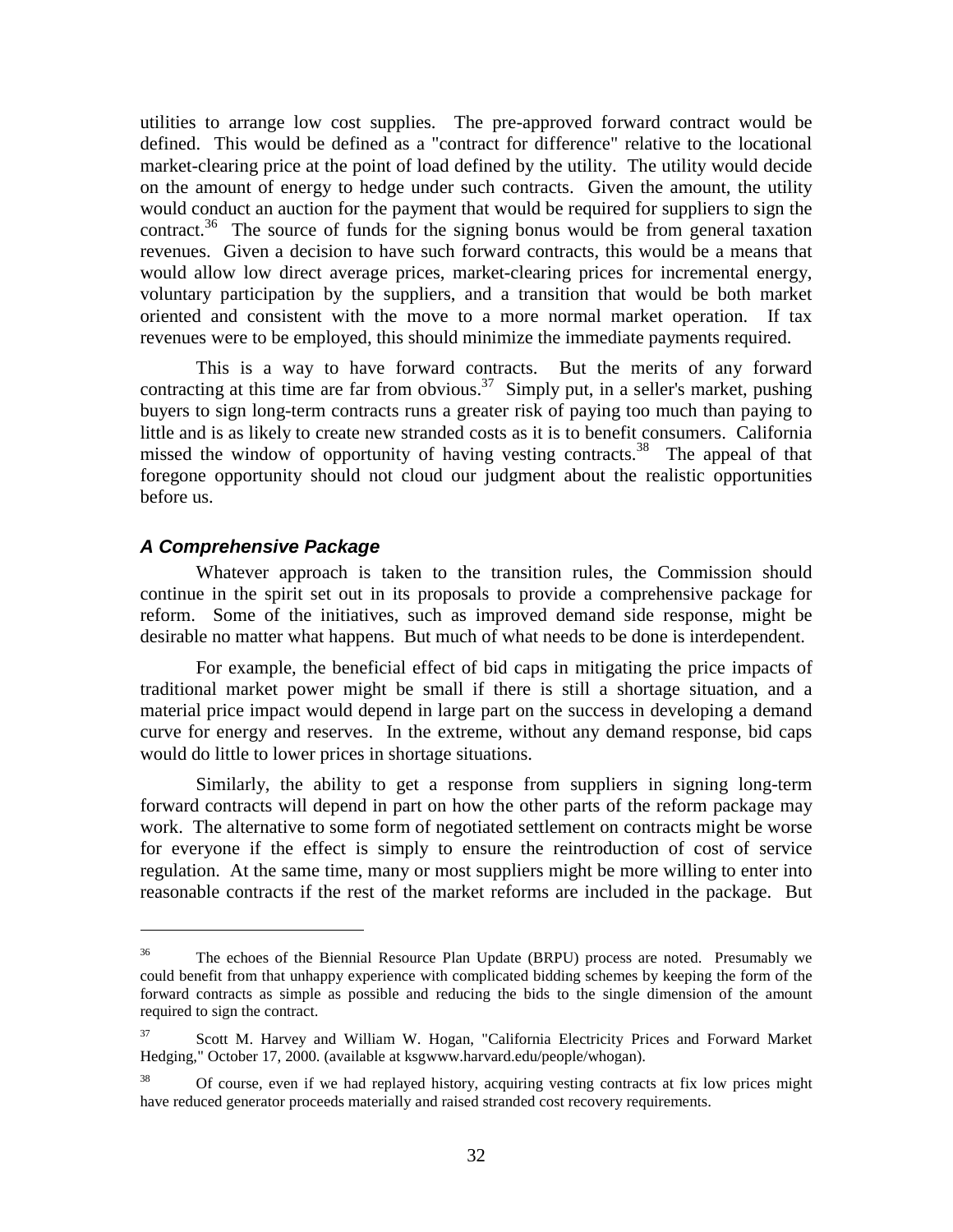these suppliers may be unwilling to cooperate if the worst aspects of the market design remain in place and long-term contracts are seen only as a confiscation of assets.

The approval of long-term contracts to preempt *ex post* prudence exposure for what might be relatively high prices would seem to be essential, else the utilities would face the prospect of bankruptcy later to provide others with relief now. Ultimately, there would have to be some resolution that included both the existing overhang of the high costs from the summer of 2000 as well as the high cost that we see going forward.

The sharp change in market conditions presents a major policy dilemma. Looking ahead, the utilities have an interest in advance guarantees of prudence for forward contracts. Otherwise they would face the risk of *ex post* prudence reviews that would apply perfect hindsight to set prices at the "lower of cost or market," reflecting a counterproductive asymmetry in regulation that produced large stranded asset accounts. At the same time, we look today at the existing electricity suppliers who purchased generating assets at costs once seen as high but that now seem low relative to the market. The political pressure is to apply a similarly faulty asymmetric regulation to these suppliers. The dilemma is in finding a rationale for these conflicting tendencies. Any principled argument that applies to one case should apply to other.

Whatever the merits of the argument, the legal situation may be controlling. If the Commission finds that there has been an exercise of traditional market power, then it would be appropriate to determine that the current prices are not just and reasonable. By contrast, if the high prices reflect only scarcity and higher real costs, current prices could be determined to be just and reasonable. Furthermore, if scarcity is the principal explanation of high prices, it would be especially important that the high prices be seen and passed through at the margin in order to provide the right signals for the market. Any reductions in average costs in California should be restricted to infra-marginal transfers that would avoid exacerbating problems throughout the WSCC.

If the legal finding comes down to a conclusion that prices are not just and reasonable, then the Commission may be constrained to a return to cost-of-service regulation if some better solution cannot be fashioned. This finding would change expectations from a continuation of the *status quo* to an anticipation of a prospective regime that would be worse than a comprehensive settlement at this stage. In this environment, a comprehensive package of market reforms, expanded use of bid caps, and negotiated forward contracts might be in the interest of everyone, both customers and suppliers, as preferred to a return to cost of service regulation.

#### **SUMMARY**

The Commission has taken a major step in its proposals for California. Its own analysis points in the direction of fundamental reforms in market design. However, this same analysis and the experience of the failed process in California dictate that the Commission travel much further, much faster. The Commission should clarify the responsibility of the CAISO in operating the integrated reliability rules and short-term markets that will be essential for successful operation of an electricity market. The Commission should give quite specific guidance about the design of the future California